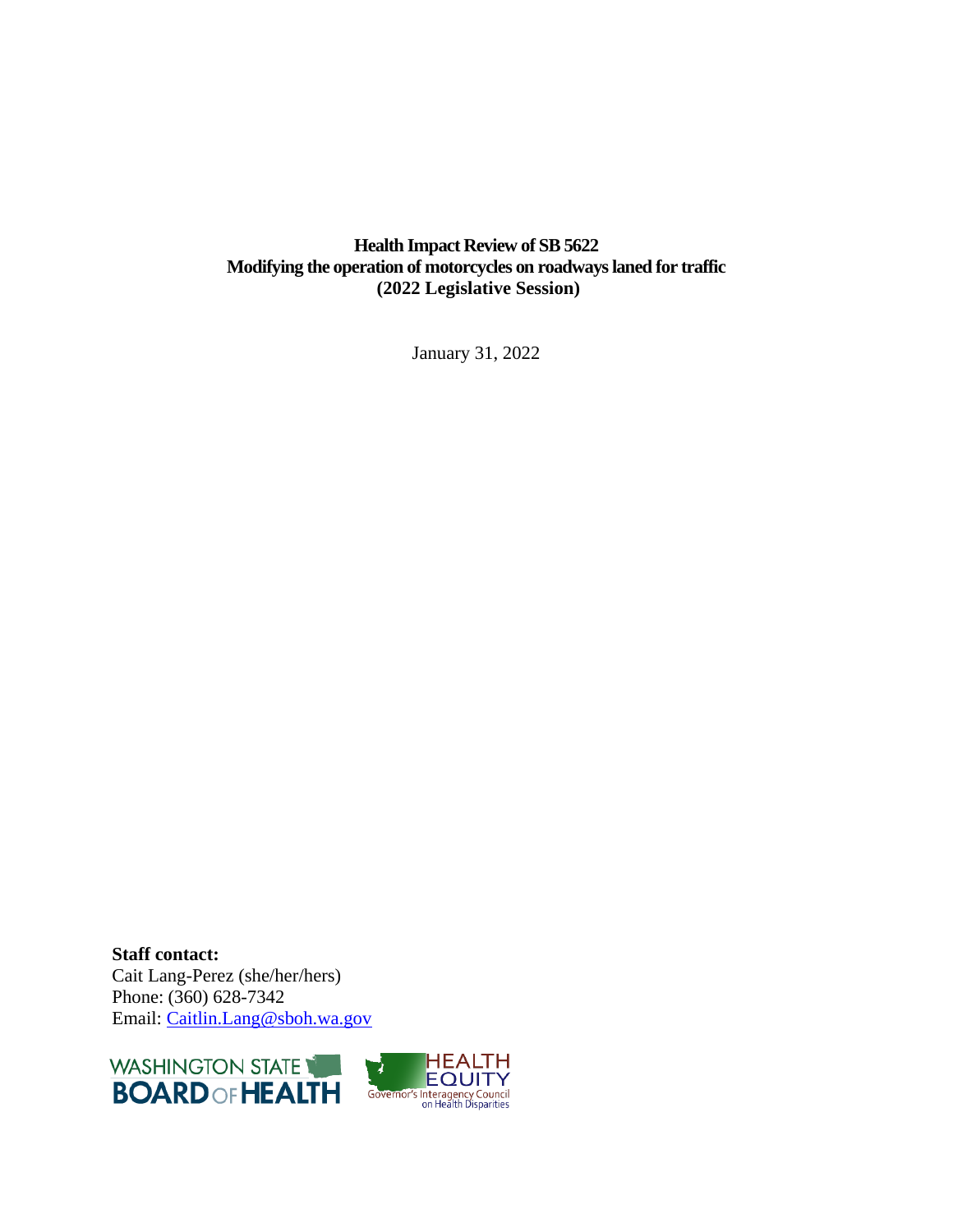### **Full review**

The full Health Impact Review report is available at: <https://sboh.wa.gov/Portals/7/Doc/HealthImpactReviews/HIR-2022-03-SB5622.pdf>

#### **Acknowledgements**

We would like to thank the key informants who provided consultation and technical support during this Health Impact Review.

## **Contents**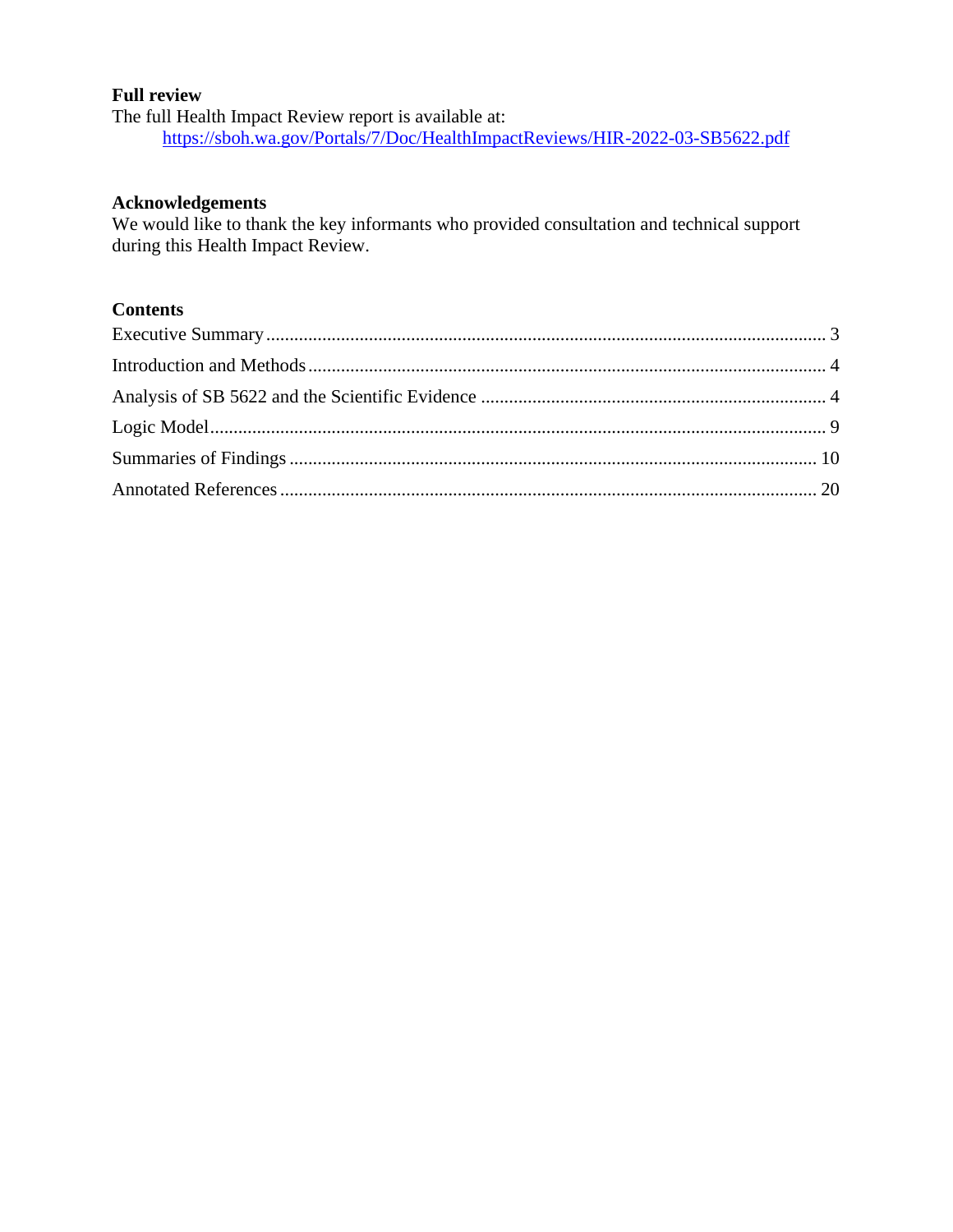## **Executive Summary SB 5622, Modifying the operation of motorcycles on roadways laned for traffic (2022 Legislative Session)**

**Evidence indicates that SB 5622 would likely result in some motorcyclists overtaking and passing a vehicle in the same lane and operating between lanes of traffic in specified circumstances. However, since it is not well researched whether this would impact traffic collisions, the pathway to health impacts could not be completed.**

## **BILL INFORMATION**

**Sponsors:** [Randall,](https://leg.wa.gov/senate/senators/pages/default.aspx#randall) [Warnick,](https://leg.wa.gov/senate/senators/pages/default.aspx#warnick) [Gildon,](https://leg.wa.gov/senate/senators/pages/default.aspx#gildon) [Lovelett,](https://leg.wa.gov/senate/senators/pages/default.aspx#lovelett) [Nguyen,](https://leg.wa.gov/senate/senators/pages/default.aspx#nguyen) [Sheldon,](https://leg.wa.gov/senate/senators/pages/default.aspx#sheldon) [Short](https://leg.wa.gov/senate/senators/pages/default.aspx#short)

## **Summary of Bill:**

- Allows motorcycles to overtake and pass in the same lane occupied by the vehicle overtaken.
- Allows a motorcycle to operate between lanes of traffic or between adjacent rows of vehicles if the motorcycle operator is traveling no more than 10 miles per hour (mph) over the speed of traffic flow and no more than 35 mph.
- Adds a traffic infraction if an operator of a motor vehicle intentionally impedes or prevents a motorcycle from operating as the law permits.
- Strikes specific language requiring a motorcycle operator to maintain a passing distance of 3 feet when overtaking a pedestrian or bicyclist.

# **HEALTH IMPACT REVIEW**

## **Summary of Findings:**

This Health Impact Review found the following evidence for provisions in SB 5622:

- **Informed assumption** that allowing motorcyclists to overtake and pass a vehicle in the same lane and to operate between lanes of traffic in specified circumstances will result in some motorcyclists doing so. This assumption is based on information shared by key informants representing motorcyclists, Washington State Patrol, the Washington Traffic Safety Commission, and Washington State Departments of Licensing and Transportation.
- <span id="page-2-0"></span>• **Not well researched** whether lane-splitting/sharing/filtering may impact traffic collisions. Since this relationship is not well researched, the pathway to health impacts could not be completed.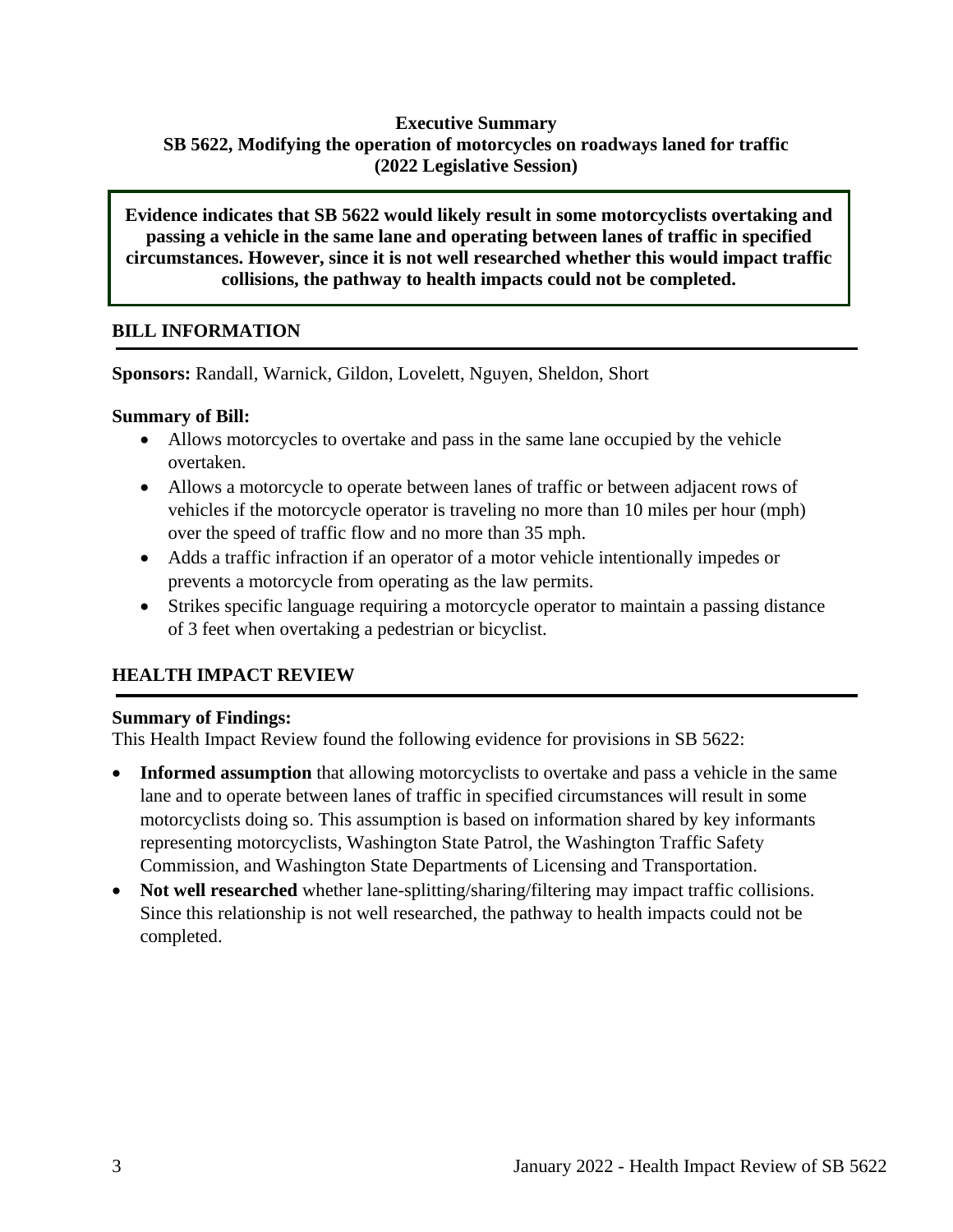### **Introduction and Methods**

<span id="page-3-0"></span>A Health Impact Review is an analysis of how a proposed legislative or budgetary change will likely impact health and health disparities in Washington State [\(RCW 43.20.285\)](http://apps.leg.wa.gov/rcw/default.aspx?cite=43.20.285). For the purpose of this review 'health disparities' have been defined as differences in disease, death, and other adverse health conditions that exist between populations [\(RCW 43.20.270\)](http://apps.leg.wa.gov/rcw/default.aspx?cite=43.20.270). Differences in health conditions are not intrinsic to a population; rather, inequities are related to social determinants (e.g. access to healthcare, economic stability, racism, etc.). This document provides summaries of the evidence analyzed by State Board of Health staff during the Health Impact Review of Senate Bill 5622 [\(SB 5622\)](https://app.leg.wa.gov/billsummary?billnumber=5622&year=2022).

Staff analyzed the content of SB 5622 and created a logic model depicting possible pathways leading from the provisions of the bill to health outcomes. We consulted with experts and contacted key informants about the provisions and potential impacts of the bill. We conducted an objective review of published literature for each pathway using databases including PubMed, Google Scholar, and University of Washington Libraries. We evaluated evidence using set criteria and determined a strength-of-evidence for each step in the pathway. More information about key informants and detailed methods are available upon request.

The following pages provide a detailed analysis of the bill, including the logic model, summaries of evidence, and annotated references. The logic model is presented both in text and through a flowchart (Figure 1). The logic model includes information on the strength-of-evidence for each pathway. The strength-of-evidence has been established using set criteria and summarized as:

- **Very strong evidence:** There is a very large body of robust, published evidence and some qualitative primary research with all or almost all evidence supporting the association. There is consensus between all data sources and types, indicating that the premise is well accepted by the scientific community.
- **Strong evidence:** There is a large body of published evidence and some qualitative primary research with the majority of evidence supporting the association, though some sources may have less robust study design or execution. There is consensus between data sources and types.
- A fair amount of evidence: There is some published evidence and some qualitative primary research with the majority of evidence supporting the association. The body of evidence may include sources with less robust design and execution and there may be some level of disagreement between data sources and types.
- **Expert opinion:** There is limited or no published evidence; however, rigorous qualitative primary research is available supporting the association, with an attempt to include viewpoints from multiple types of informants. There is consensus among the majority of informants.
- **Informed assumption:** There is limited or no published evidence; however, some qualitative primary research is available. Rigorous qualitative primary research was not possible due to time or other constraints. There is consensus among the majority of informants.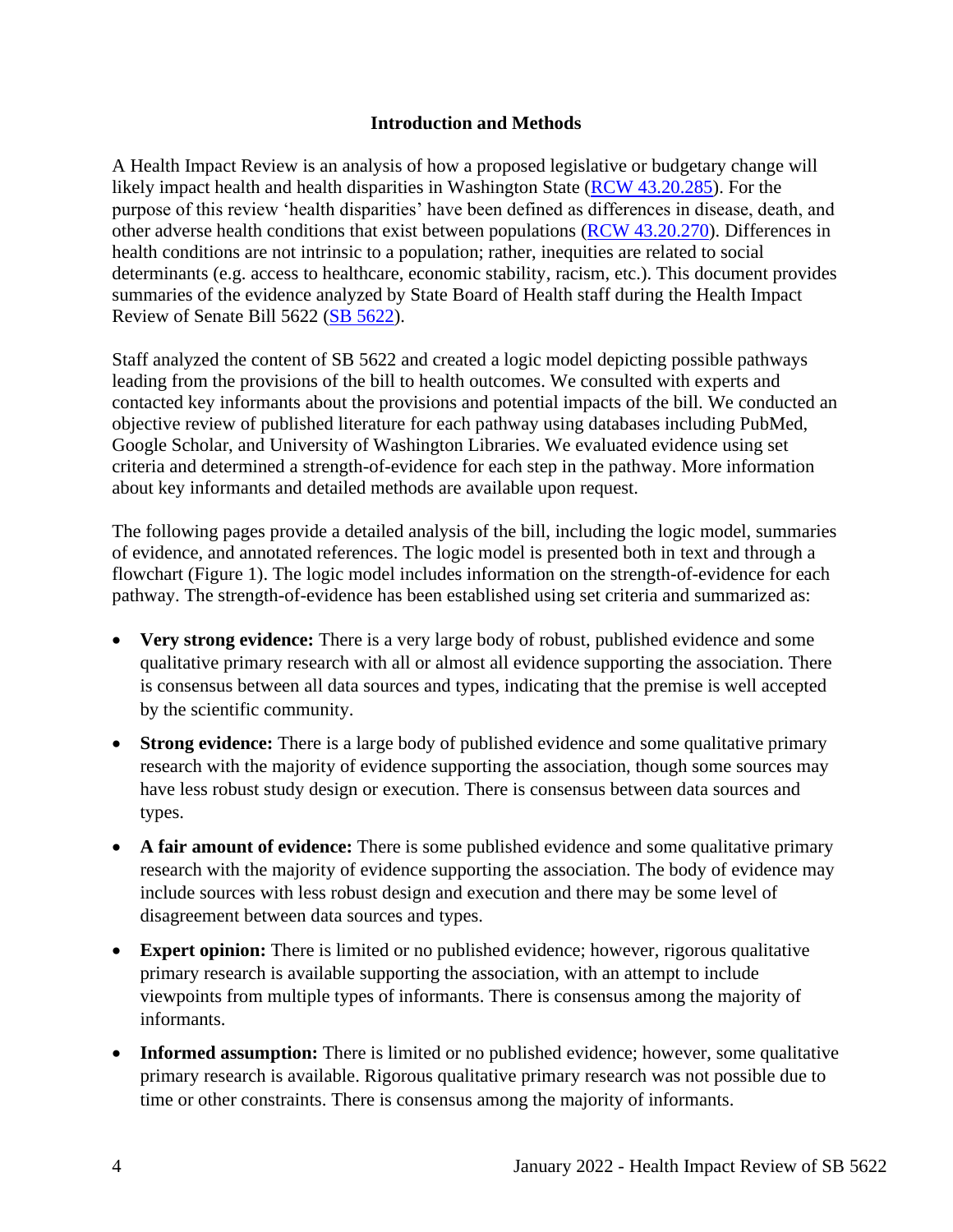- **No association:** There is some published evidence and some qualitative primary research with the majority of evidence supporting no association or no relationship. The body of evidence may include sources with less robust design and execution and there may be some level of disagreement between data sources and types.
- **Not well researched:** There is limited or no published evidence and limited or no qualitative primary research and the body of evidence has inconsistent or mixed findings, with some supporting the association, some disagreeing, and some finding no connection. There is a lack of consensus between data sources and types.
- **Unclear:** There is a lack of consensus between data sources and types, and the directionality of the association is ambiguous due to potential unintended consequences or other variables.

This review was completed during Legislative Session and was subject to the 10-day turnaround required in statute. This review was subject to time constraints, which influenced the scope of work for this review. The annotated references are only a representation of the evidence and provide examples of current research. In some cases, only a few review articles or meta-analyses are referenced. One article may cite or provide analysis of dozens of other articles. Therefore, the number of references included in the bibliography does not necessarily reflect the strength-ofevidence. In addition, some articles provide evidence for more than one research question, so are referenced multiple times.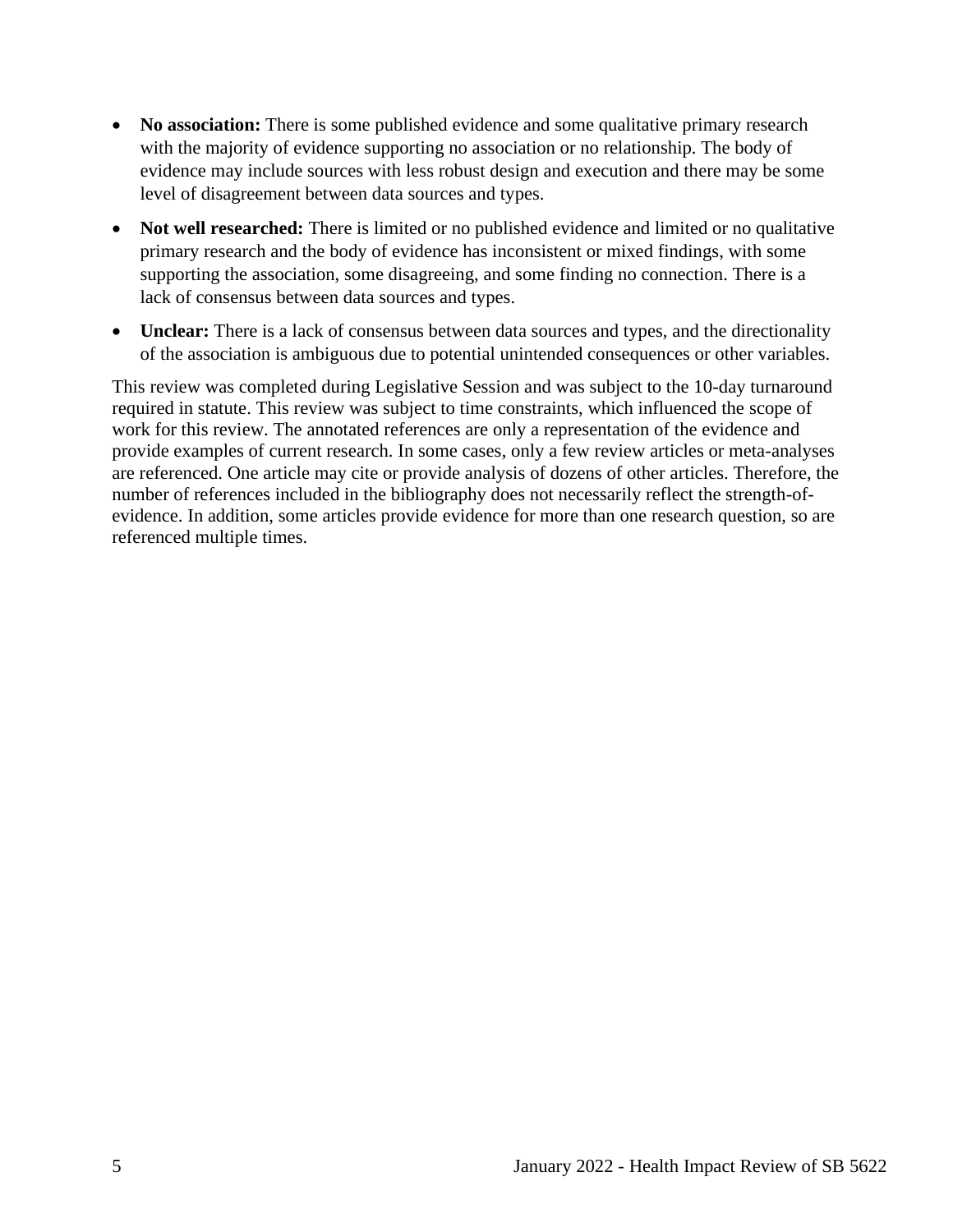### **Analysis of SB 5622 and the Scientific Evidence**

#### **Summary of relevant background information**

- [RCW 46.04.330](https://app.leg.wa.gov/RCW/default.aspx?cite=46.04.330) defines "motorcycle" as a motor vehicle designed to travel on not more than three wheels, not including any stabilizing conversion kits, on which the driver either rides on a seat or saddle or rides on a seat in a partially or completely enclosed seating area that is equipped with safety belts.<sup>1</sup> A "'[m]otorcycle' excludes a farm tractor, a power wheelchair, an electric personal assistive mobility device, a motorized foot scooter, an electric-assisted bicycle, and a moped."<sup>1</sup>
- [RCW 46.61.526\(](https://app.leg.wa.gov/RCW/default.aspx?cite=46.61.526)11)(c) defines a vulnerable user of a public way to mean a pedestrian, a person riding an animal, or a person operating or riding a farm tractor or farm equipment without an enclosed shell, a bicycle, an electric-assisted bicycle, an electric personal assistive mobility device, a moped, a motor-driven cycle, a motorized foot scooter, or a motorcycle.<sup>2</sup>
- RCW [46.61.110](https://app.leg.wa.gov/rcw/default.aspx?cite=46.61.110) governs how a driver of a vehicle may overtake and pass (i.e., on the left) vehicles proceeding in the same direction.<sup>3</sup> It also includes rules for how a driver of a vehicle may pass "an individual who is traveling as a pedestrian or on a bicycle […] in the right lane of a roadway or on the right-hand shoulder or bicycle lane of the roadway".<sup>3</sup> On roadways with only one lane of travel in each direction, a driver of a vehicle shall "reduce speed to a safe speed […] and pass at a safe distance, where practicable of at least three feet, to clearly avoid coming into contact with the individual…".<sup>3</sup> This RCW was last amended in 2019.
- The U.S. Department of Transportation's (DOT) National Highway Traffic Safety Administration (NHTSA) defines a motorcycle as "a motor vehicle with motive power having a seat or saddle for the use of the rider and designed to travel on not more than three wheels in contact with ground;" the definition is inclusive of motor scooters, mopeds, and motorized bicycles. 4
- Vision Zero is a national safety initiative with the goal of zero deaths and serious injuries from traffic crashes.<sup>5</sup> The initiative is focused on design and safety systems, and implemented at the local level.<sup>5</sup> Seattle and Bellevue, Washington are Vision Zero cities.<sup>5</sup>
- Target Zero is Washington State's Strategic Highway Safety Plan (SHSP), required by federal law, built on the belief that not one death is acceptable on the state's roadways.<sup>6</sup> Washington is the first state in the country to set a goal of zero serious injuries and fatalities (personal communication, Washington State Department of Transportation [WSDOT], January 2022). The plan sets statewide priorities for all safety partners, provides resources, guides funding, and monitors priority-area outcomes.<sup>6</sup> The vision is to realize zero deaths and serious injuries on Washington State roadways by  $2030$ .<sup>6</sup> The state has local Target Zero Managers to guide local county and tribal task forces, who together with local partners, develop traffic safety programs, services, and community outreach.<sup>6</sup>
	- o Washington State has 17 Regional Transportation Planning Organizations (RTPOs) created as part of the 1990 Growth Management Act. Both RTPOs and Metropolitan Planning Organizations (MPOs) are Target Zero partners. They are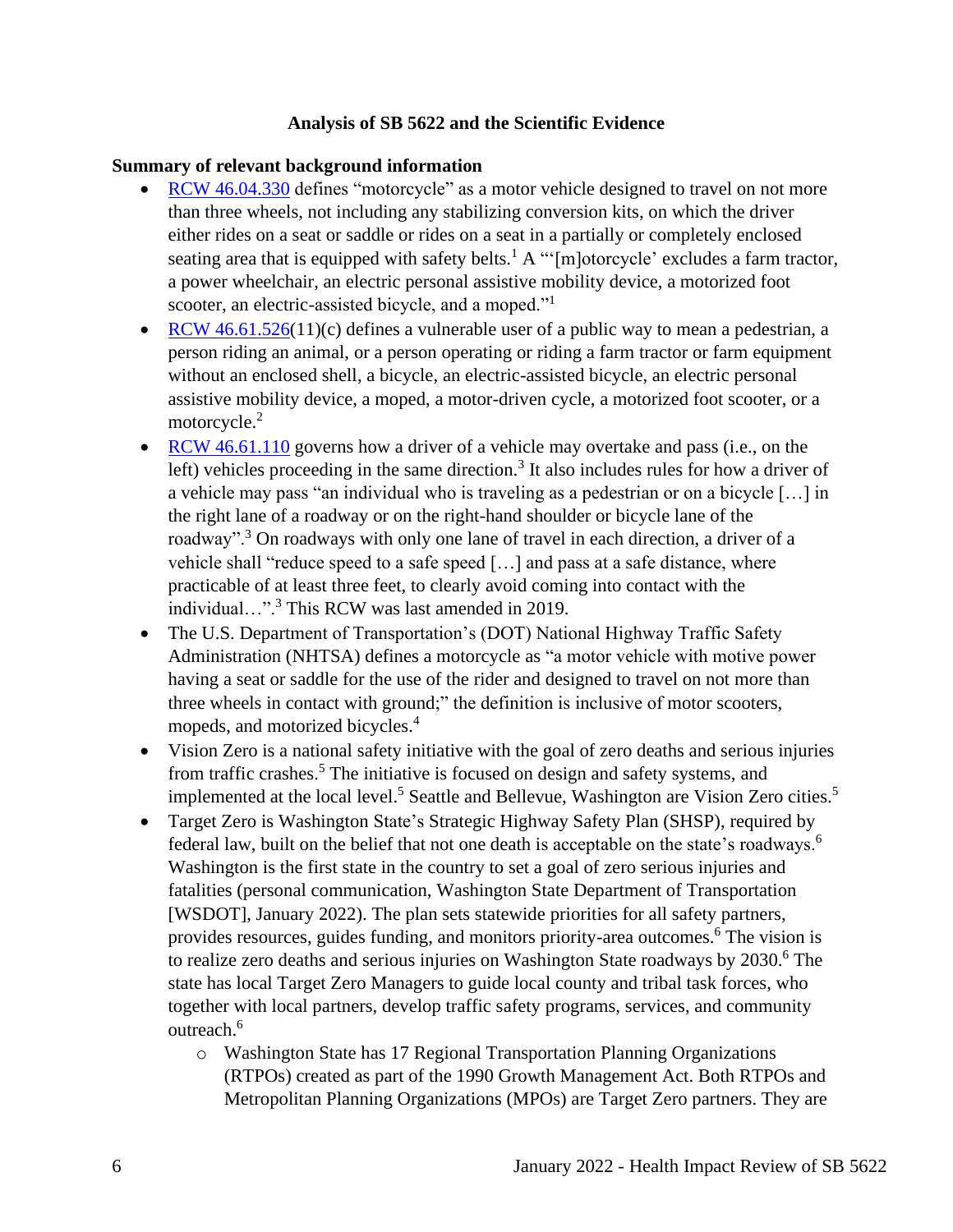required to conduct transportation planning, inclusive of the goal of safety, and to identify areas of improvement.<sup>6</sup>

- o In Target Zero reporting, the definition of motorcyclists was expanded to include motor scooters, mopeds, and motorized bicycles to align with NHTSA's definition of motorcycles. 6
- Washington State requires a motorcycle endorsement to operate two-wheeled and threewheeled motorcycles. Two-wheeled motorcycles require a "Class 3" endorsement or Endorsement L with restriction; three-wheeled motorcycles (i.e., sidecar rig, trike, reverse trike) require a "Class 5" endorsement or Endorsement L with restriction; and both two-wheeled and three-wheeled motorcycles must have a "Class 7" endorsement or Endorsement L with restriction.<sup>7</sup> No endorsement is required if the vehicle is a twowheeled motorcycle or scooter with a 50 cubic centimeter (cc) or smaller engine and has a maximum speed of 30 mph.<sup>6</sup>
- Three states have passed legislation allowing motorcyclists to use some version of lanesplitting/sharing/filtering.
	- o In 2017, Section 21658.1 was added to California Vehicle Code, allowing legal lane-splitting. The law defines lane-splitting as driving a motorcycle between rows of stopped or moving vehicles in the same lane, on both divided and undivided streets, roads, or highways.<sup>8</sup> Prior to this change, California law did not explicitly prohibit lane-splitting (personal communications, January 2022).
	- o In 2019, Utah passed HB 149 amending the Traffic Code to allow lane filtering by a motorcycle.<sup>9</sup> The law stipulates that a motorcyclist may only engage in lane filtering when all of the following conditions are met: they are on a roadway that is divided into 2 or more adjacent traffic lanes in the same direction of travel; they are on a roadway with a speed limit of 45 mph or less; the vehicle being overtaken in the same lane is stopped; the motorcyclist is traveling at a speed of 15 mph or less; and the movement may be made safely.<sup>9</sup>
	- o In 2021, Montana passed SB0009 allowing lane filtering for motorcyclists. SB0009 defines lane filtering as "the act of overtaking and passing another vehicle that is stopped or traveling at a speed not in excess of 10 [mph] in the same direction of travel and in the same lane."<sup>10</sup> Lane filtering is permitted when the rider is on a road with wide enough lanes to pass safely, when the overtaking motorcyclist is operating at a speed of 20 mph or less while overtaking a stopped or slow-moving vehicle, and when conditions are reasonable and prudent.<sup>10</sup>

## **Summary of SB 5622**

- Allows motorcycles to overtake and pass in the same lane occupied by the vehicle overtaken.
- Allows a motorcycle to operate between lanes of traffic or between adjacent rows of vehicles if the motorcycle operator is traveling no more than 10 mph over the speed of traffic flow and no more than 35 mph.
- Adds a traffic infraction if an operator of a motor vehicle intentionally impedes or prevents a motorcycle from operating as the law permits.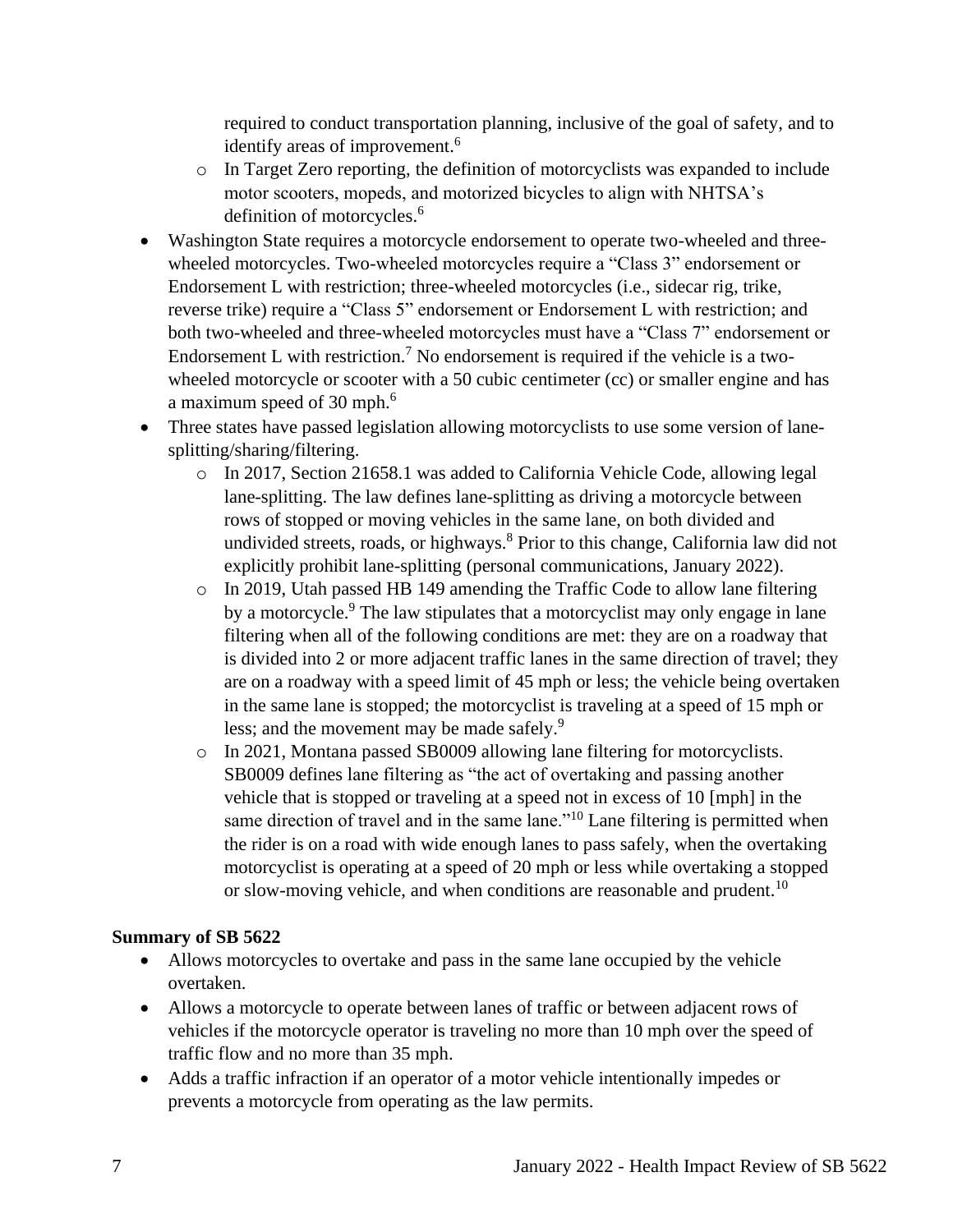• Strikes specific language requiring a motorcycle operator to maintain a passing distance of 3 feet when overtaking a pedestrian or bicyclist.

### **Health impact of SB 5622**

Evidence indicates that SB 5622 would likely result in some motorcyclists overtaking and passing a vehicle in the same lane and operating between lanes of traffic in specified circumstances. However, since it is not well researched whether this would impact traffic collisions, the pathway to health impacts could not be completed.

#### **Pathway to health impacts**

The potential pathway leading from the provisions of SB 5622 to decreased health inequities is depicted in Figure 1. This review made the informed assumption that allowing motorcyclists to overtake and pass a vehicle in the same lane and to operate between lanes of traffic in specified circumstances will result in some motorcyclists doing so. This assumption is based on information shared by key informants representing motorcyclists, Washington State Patrol, the Washington Traffic Safety Commission, and Washington State Departments of Licensing and Transportation. It is not well researched whether lane-splitting/sharing/filtering may impact traffic collisions.<sup>11-18</sup> Therefore, since this relationship is not well researched, the pathway to health impacts could not be completed.

#### **Magnitude of impact**

SB 5622 would likely impact all road users in Washington State.

Motorcycles comprise 3% of registered vehicles in Washington State.<sup>6</sup> As of January 2017, 413,113 people had an active motorcycle endorsement in Washington State.<sup>19</sup> Riders aged 45-54 years and 55-64 years represented the highest percentage of endorsed riders.<sup>19</sup> As of 2017, the number of motorcycle registrations had remained consistent over the previous 8 years.<sup>19</sup> However, the number of endorsements increased over the previous 8 years, suggesting riders are maintaining endorsement, but no longer owning motorcycles.<sup>19</sup> It is unknown how many riders are operating motorcycles in the state and are unendorsed (personal communication, Department of Licensing [DOL], January 2022).

While provisions of the bill most directly impact motorcyclists, all other road users (e.g., drivers of other motor vehicles, bicyclists, pedestrians) would need to know how to safely operate under the new rules of the road. Therefore, SB 5622 would likely impact all road users in Washington State.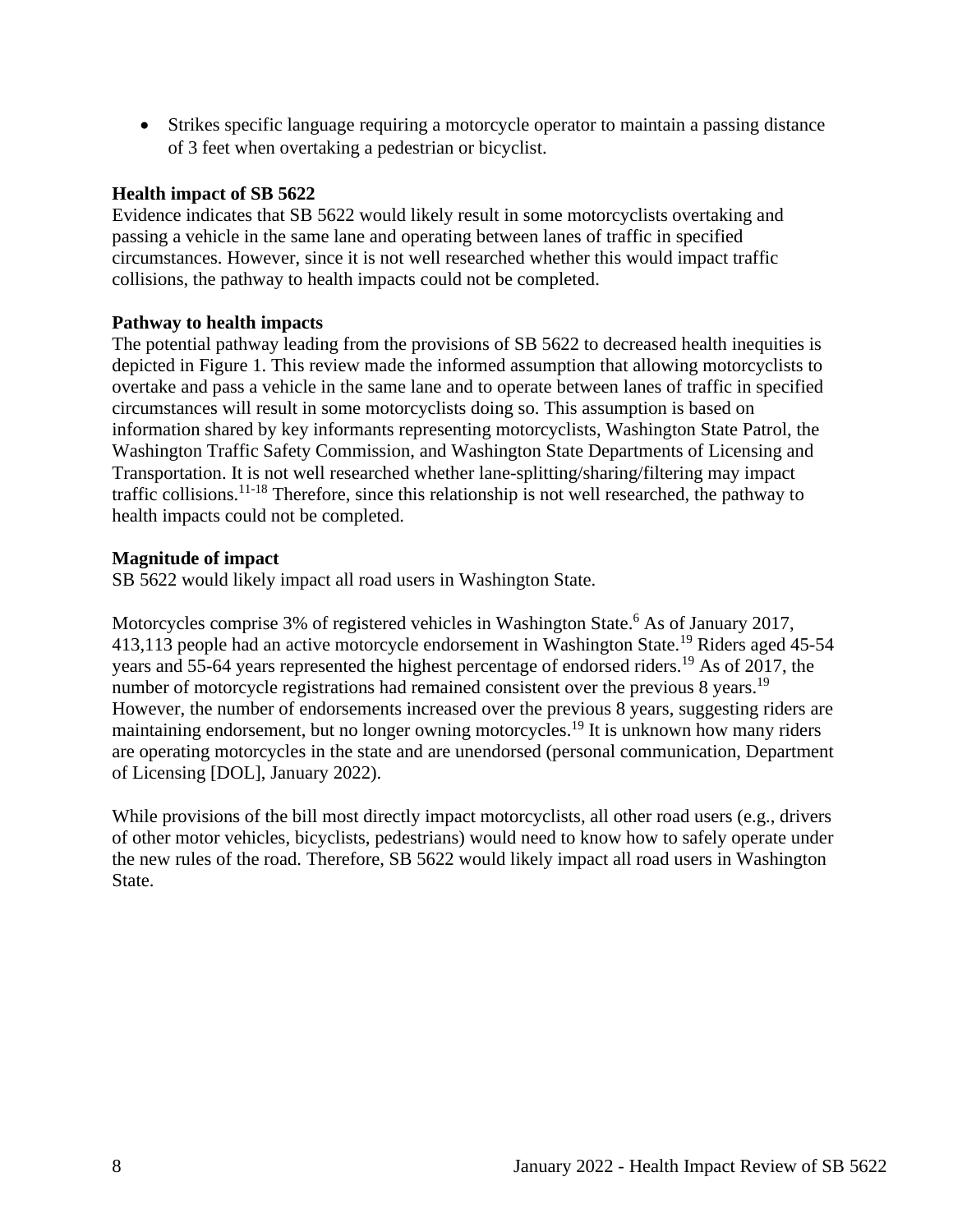## **Logic Model**



Since the relationship between lane-splitting/sharing/filtering and traffic collisions is not well researched, the pathway to health impacts could not be completed.

See discussion in Summaries of Findings.



9 January 2022 - Health Impact Review of SB 5622

<span id="page-8-0"></span>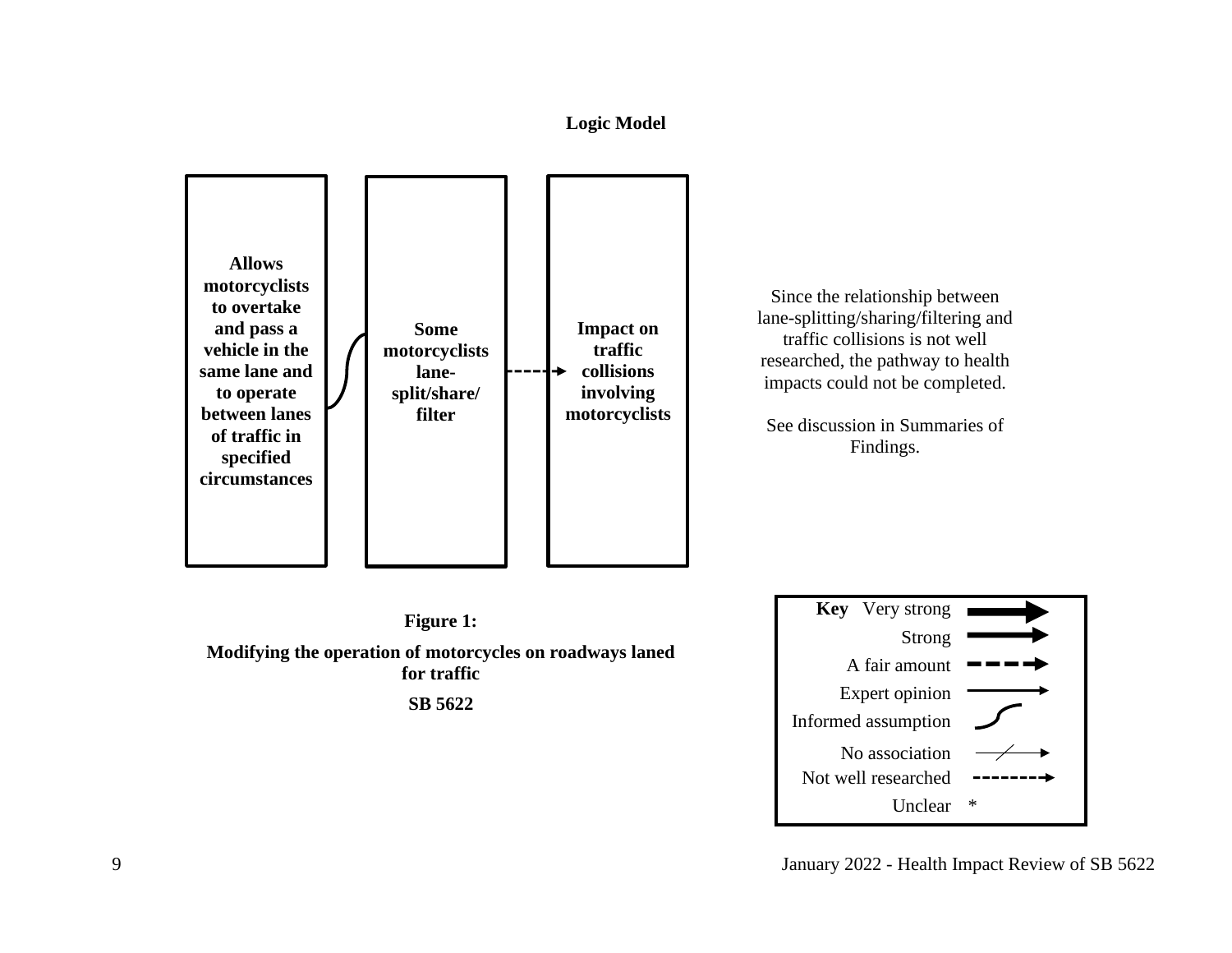### **Summaries of Findings**

### <span id="page-9-0"></span>**Would allowing motorcyclists to overtake and pass a vehicle in the same lane and to operate between lanes of traffic in specified circumstances result in some motorcyclists doing so?**

This review made the informed assumption that allowing motorcyclists to overtake and pass a vehicle in the same lane and to operate between lanes of traffic in specified circumstances will result in some motorcyclists doing so. This assumption is based on information shared by key informants representing motorcyclists, Washington State Patrol (WSP), the Washington Traffic Safety Commission (WTSC), and Washington State Departments of Licensing (DOL) and Transportation (WSDOT).

Current Washington State law [\(RCW 46.61.608\)](https://app.leg.wa.gov/rcw/default.aspx?cite=46.61.608) prohibits an operator of a motorcycle from: 1) overtaking and passing in the same lane occupied by the vehicle being overtaken and 2) operating between lanes of traffic or between adjacent lines or rows of vehicles. Together these provisions prohibit three variations on a riding technique: lane-splitting, lane-sharing, and lanefiltering.\* The term "lane-splitting" is used to describe overtaking and passing a vehicle in the same lane or operating between lanes at speeds generally considered highway speeds (i.e., greater than 35 miles per hour (mph). "Lane-sharing" refers to the same riding technique when traffic flow is moving at a rate of 25 mph or less and the motorcyclist is traveling no more than 10 mph faster than the speed of traffic (i.e., maximum 35 mph). Finally, "lane-filtering" refers to a variation on this technique used by motorcyclists when traveling on municipal surface streets to move/filter through stopped or nearly stopped traffic at traffic control devices (i.e., traffic lights or stop signs).

While prohibited by law, key informants indicated that some motorcyclists riding in Washington State do currently overtake and pass a vehicle in the same lane or operate between lanes of traffic (i.e., lane-split/share/filter) (personal communications, January 2022). Some of the reasons riders currently use these practices are to move through congested traffic, to save time commuting, to limit exposure to air pollution on roadways, to prevent their motorcycles from overheating (i.e., older models that are air-cooled rather than water-cooled), to prevent themselves from overheating, or to move away from potentially dangerous situations (e.g., to avoid being rearended) (personal communications, January 2022). A key informant representing motorcyclists shared that lane-filtering to the front of traffic at traffic lights or stop signs, specifically, "allows [riders] to safely take advantage of their quicker acceleration to move ahead of larger vehicles in the flow [of traffic]" (personal communications, ABATE of Washington, January 2022).

If passed, SB 5622 would amend RCW 46.61.608 to allow a motorcyclist to overtake or pass a vehicle in the same lane (Section 2[2]). Additionally, it would amend the law to outline circumstances in which a motorcyclist would be allowed to ride between lanes of traffic or between adjacent lines or rows of vehicles (Section 2[3]). Specifically, the motorcyclist would be allowed to do so if they are "traveling at a rate of speed no more than 10 [mph] over the speed of

<sup>\*</sup> While these practices are defined differently and at times used interchangeably in research and in law, when discussing the implications of the SB 5622 this review uses the terms and meanings as discussed by a key informant representing motorcyclists in Washington State (personal communication, ABATE of Washington, January 2022). When discussing specific research findings, we use the terminology used in the original research article.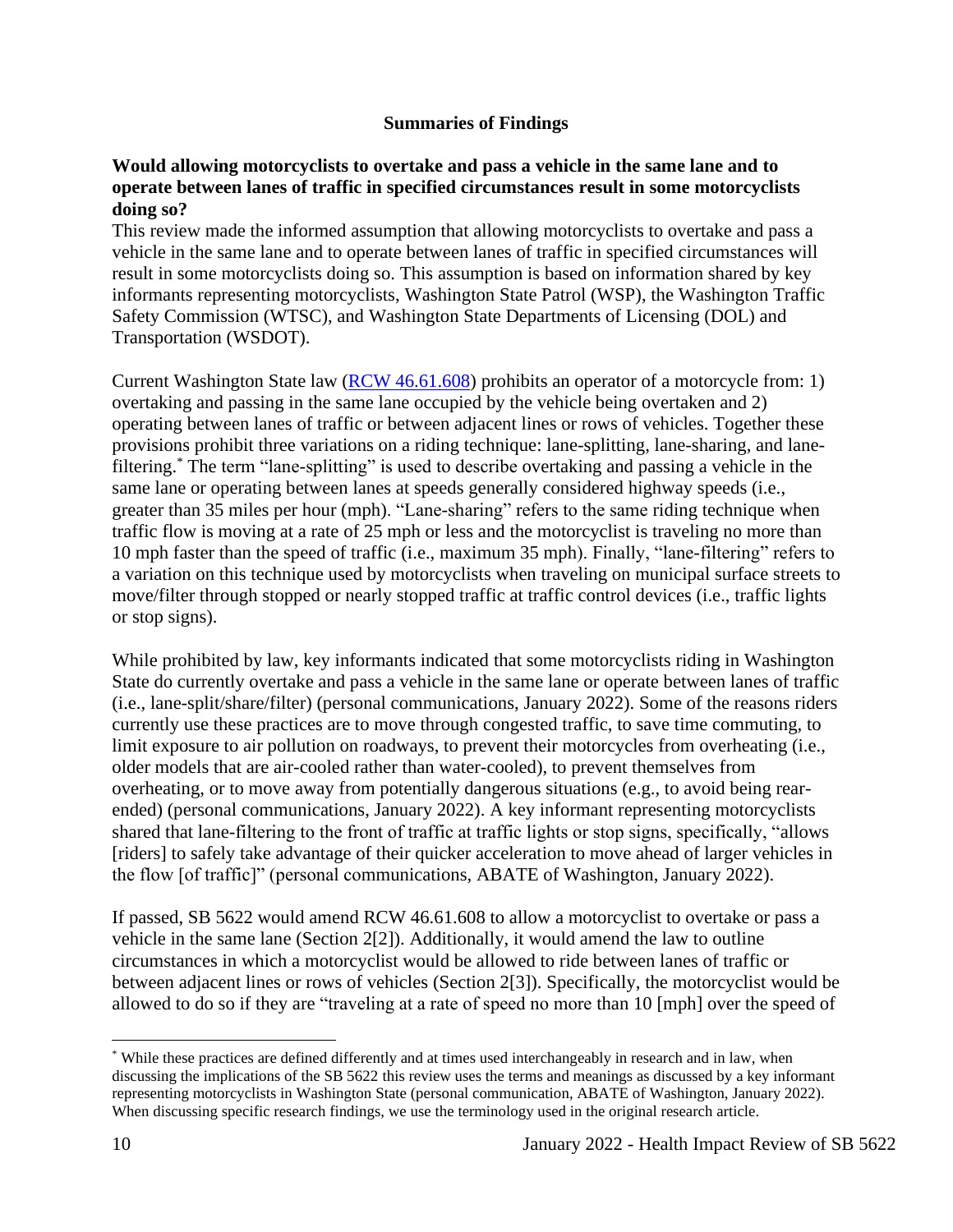traffic flow and not more than 35 [mph]". However, the prohibition of riding between lanes of traffic would still apply in instances that do not meet these two criteria. Key informants stated that the bill does not specify on which roadways these practices would be allowed (personal communications, January 2022). However, since RCW 46.61.608 outlines the rules of the roads, all key informants assumed that the provisions would apply to all road types (interstates, state routes, highways, arterials, streets, etc.) (personal communications, January 2022).

Moreover, key informants offered two different interpretations of the provisions in SB 5622. Specifically, it is unclear whether the proposed changes in Sections 2(2) and 2(3) of the bill function interdependently or independently of one another (personal communications, January 2022). Based on information from key informants, this ambiguity makes it unclear whether lanesharing and lane-filtering would be legal but lane-splitting at higher speeds would be prohibited or if all three practices would be legally allowed (personal communications, January 2022).

*Interpretation 1: Legalizes lane-sharing and lane-filtering in specified circumstances* Some key informants stated that Sections 2(2) and 2(3) of the bill were intended to operate together. Specifically, they would allow a motorcyclist to overtake and pass a vehicle in the same lane as the vehicle being overtaken (Section 2[2]) and to travel between lanes of traffic or between adjacent lines or rows of vehicles if the motorcyclist was traveling at a rate of speed no more than 10 mph over the speed of traffic flow and not more than 35 mph (Section 2[3]). The understanding that the two sections are interdependent implies that the bill legalizes lane-sharing and lane-filtering. However, lane-splitting at speeds greater than 35 mph would still be prohibited, as it would not meet the criteria outlined in Section 2(3).

Based on this interpretation, the ability to lane-share or lane-filter would primarily apply in congested areas on interstates, freeways, arterial roads, and downtown cores (personal communications, January 2022). Key informants specified that lane-sharing would likely occur in Western Washington (e.g., sections of I-5, I-90, and Hwy-101) and in urban areas where congestion is most prevalent (personal communications, January 2022). Lane-filtering could be applied on any surface street where traffic control devices are used.

#### *Interpretation 2: Legalizes lane-splitting, lane-sharing, and lane-filtering*

Other key informants stated that the current proposed language does not indicate that Sections 2(2) and 2(3) are interdependent. Rather, their interpretation is that subsections 2 and 3 are standalone subsections. Based on this understanding of the bill, Section 2(2) could be interpreted to imply that lane-splitting, where a motorcycle operates in the same lane of traffic to overtake and pass a vehicle, is generally permissible, regardless of speed parameters. Meanwhile, Section 2(3) could be interpreted to allow lane-sharing and lane-filtering, according to the specified speed parameters.

Key informants representing WSP expressed concern that because the proposed language allows the two sections to be read separately it would also permit motorcyclists to pass in circumstances currently prohibited (e.g., across a double striped roadway) (personal communications, WSP, January 2022). WTSC also expressed concern that the proposed language could permit lanesplitting/sharing/filtering in construction zones, which could also pose safety concerns (personal communications, WTSC, January 2022).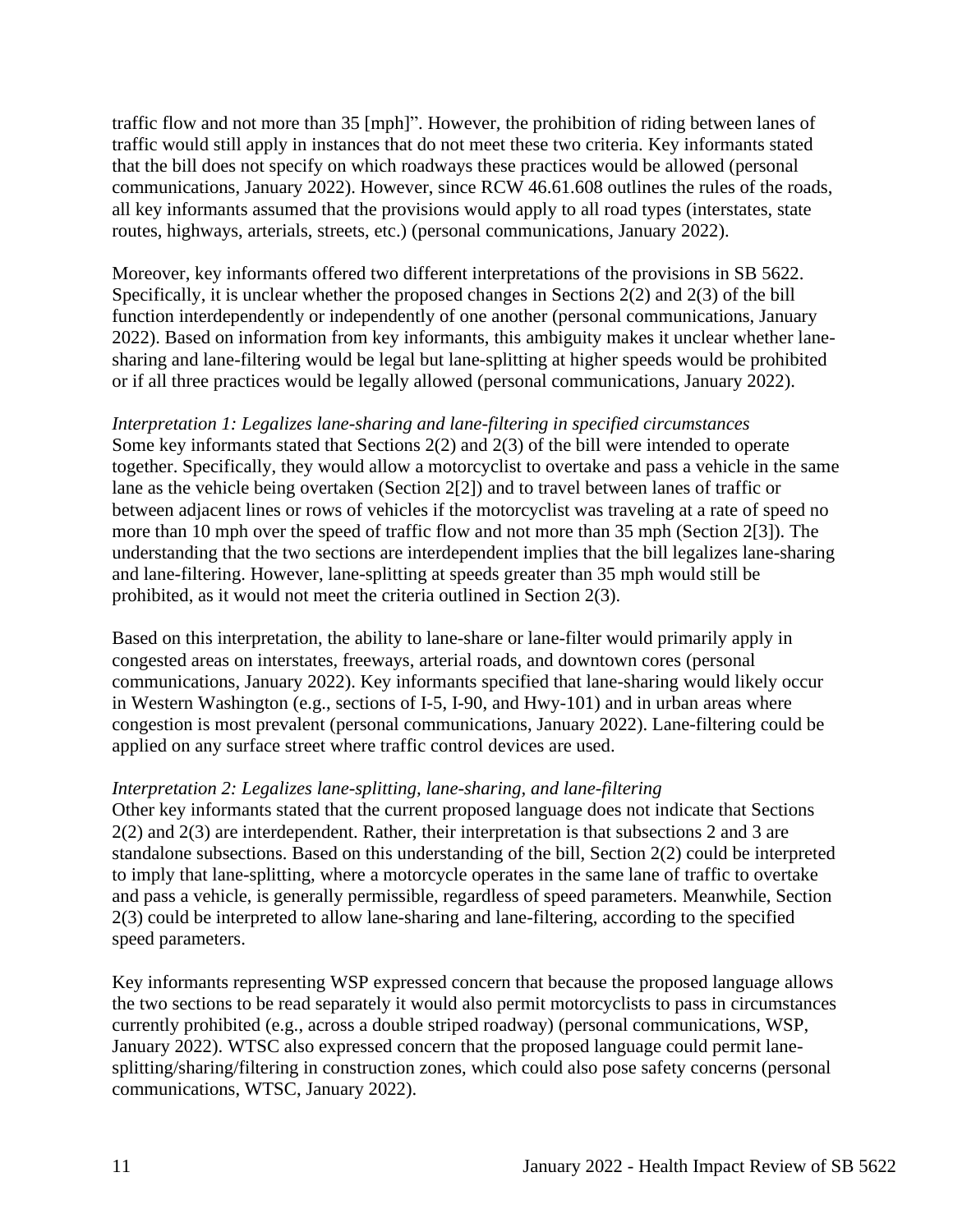All key informants agreed that some Washington State motorcyclists currently lanesplit/share/filter (personal communications, January 2022). If passed, some key informants would expect some riders to operate in accordance with the new law. However, as the provisions in SB 5622 and the application of those provisions are ambiguous, it is unknown whether riders would lane-split, lane-share, and/or lane-filter based on their interpretation of the law.

## **Would allowing motorcyclists to lane-split/share/filter affect traffic collisions involving motorcycles?**

It is not well researched whether motorcycles lane-splitting/sharing/filtering would impact traffic collisions. While some published literature is available, the majority of studies are descriptive and therefore do not assess association. Studies that were able to assess association focused on lane-filtering (not lane-splitting or lane-sharing), which is only one technique which would be allowed by SB 5622. Studies primarily sourced collisions through police databases; therefore, collisions were only included in the studies if they were reported and could reflect an undercount of total collisions throughout the study periods. The available body of evidence is also only slightly generalizable to Washington State. For example, available research has largely occurred outside of the U.S. (e.g., France, Australia); occurred in different environments or contexts (e.g., weather, road conditions, driving culture); studied conditions under different or specific policies that do not align with provisions of SB 5622 (e.g., lane-filtering at controlled, interurban intersections in a city in France); or rely on outdated data (i.e., prior to 2010). Additionally, the policies recently implemented in California, Utah, and Montana have not been evaluated to determine how they affected collisions. Therefore, since the body of evidence is largely descriptive in nature and has mixed finding about the potential impact of motorcycle lanesplitting/sharing/filtering on traffic collisions, the relationship is not well researched. This section presents a discussion of some studies that have found no change in collisions or an increase in collisions as a result of lane-splitting/sharing/filtering.

#### *No change in collisions*

The Australian Capital Territory (ACT) conducted a two-year trial evaluation of lane-filtering, where a motorcyclist is permitted to pass between two lanes of traffic that are stopped or slowly moving under certain conditions.<sup>11</sup> Lane-filtering during the ACT trial evaluation was not permitted at speeds greater than 30km/h, or approximately 18.6 mph.<sup>11</sup> The ACT study found that when examining pre-trial collisions with trial collisions, there were no clear fluctuations on injuries or fatalities; no change in the rate of lane change crashes; non-significant change in casualty patterns for lane change crashes; and not significantly different casualty severity for rear-end crashes. 11

In 2013, Transport for New South Wales (TfNSW) conducted an 8-week Motorcycle Lane Filtering trial in the northern sector of Sydney, Australia's central business district.<sup>14</sup> TfNSW reported that "[lane-filtering] was a relatively low risk riding activity for motorcyclists under the conditions of the trial," there were no reported collisions in the trial period, and no rear-end collisions were reported for motorcyclists who did not participate in lane-filtering maneuvers during the trial period.<sup>14</sup> TfNSW's definition of lane-filtering was reflective of the lane-filtering definition used in this report, where a motorcyclist can move in between stopped vehicles, however, lane-splitting/sharing were not included in TfNSW's 8-week analysis.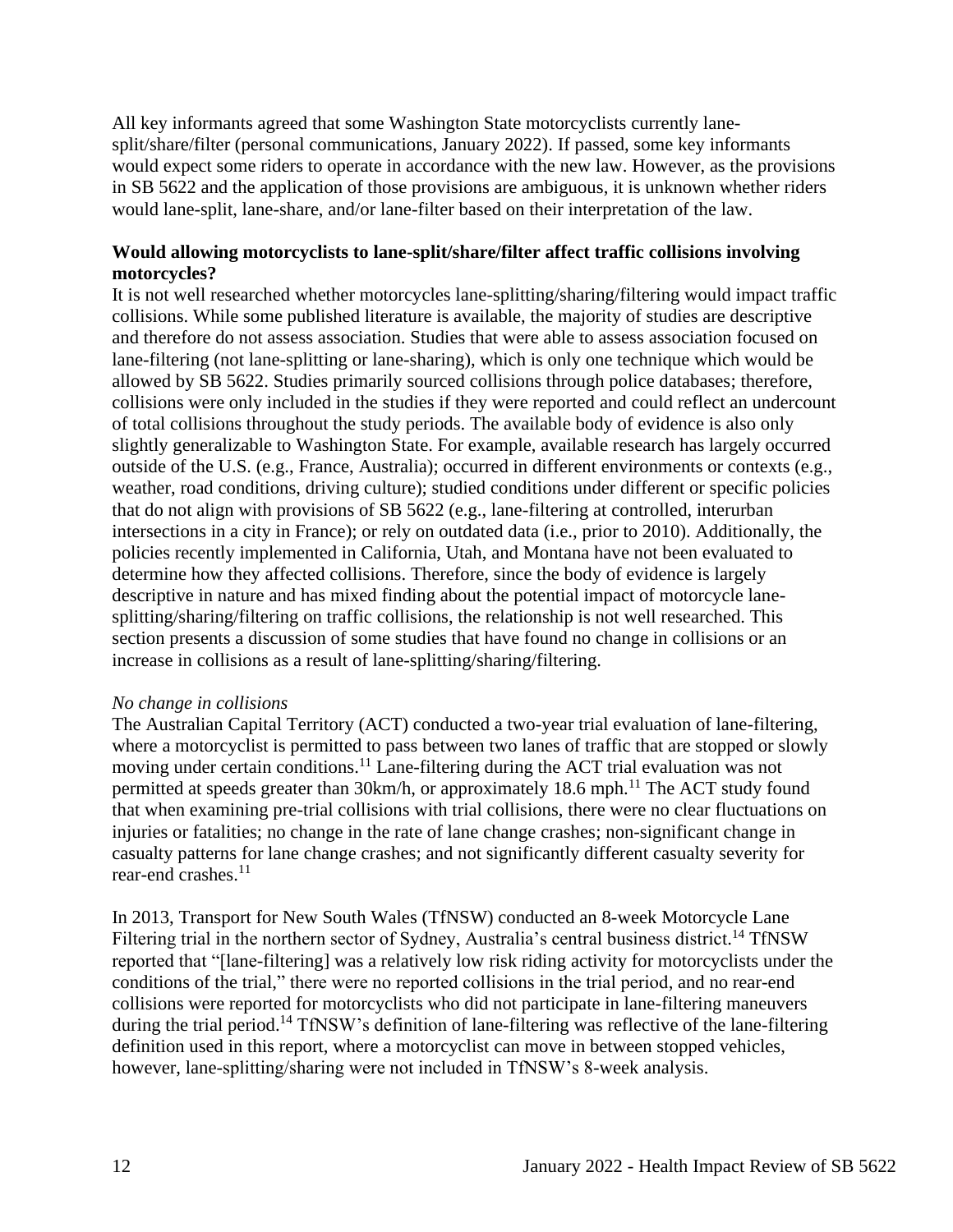Together, these two studies suggest that lane-filtering does not impact injury and fatality collisions. However, the studies are only slightly generalizable to the Washington State context.

### *Increase in collisions*

While the ACT trial evaluation of lane-filtering found no change in side swipe crash casualty rates,<sup>11</sup> side swipe crashes (not involving injuries and fatalities) did increase from a pre-trial Powered Two-Wheel Vehicles  $(PTW)^{\dagger}$  crash composition of 2.6% to 5.7% during the lanefiltering trial.<sup>11</sup> The increase of PTW side swipe crashes was found to be statistically significant, increasing from a pre-trial rate of 0.58 of side swipe crashes per month to 1.38 side swipe crashes per month during the trial. $^{11}$ 

A study of urban arterial roads in Marseille, France, concluded that PTWs lane-filtering on urban roads had a 3.94 times greater risk of being in injury collisions than riders who were not filtering.<sup>17</sup> The research considered the three most common lane-filtering techniques: filtering forward along the axis of the carriage way, filtering forward in a bus lane, and filtering forward in the space between traffic lanes going the same direction.<sup>17</sup> During the study time period, there were 345 PTW riders involved in collisions within the study area.<sup>17</sup> Researchers were able to determine the absence or use of lane-filtering in 309 of the collisions: 160 collisions (55%) involved lane-filtering.<sup>17</sup> Researchers conducted meta-analyses which showed that moped operators had a greater associated risk of crashing while lane-filtering compared to light or heavy motorcycle riders.<sup>17</sup> Results also showed that among the spaces studied for lane-filtering (i.e., carriage way, bus lane, and between traffic lanes), no space appeared to be safer than others.<sup>17</sup>

Independent of the above, the researchers specifically examined the impact of legal lane-filtering on pedestrians and concluded that lane-filtering would adversely affect pedestrian safety in urban areas.<sup>16</sup> Lane-filtering was again examined on urban arterial roads in Marseille, France, with broad examination of filtering that included filtering forward in a bus lane and filtering forward in the space between traffic lanes going the same direction.<sup>16</sup> Over the 6-year study period, there were 67 collisions involving both a PTW and a pedestrian, with 33 cases (49%) specifically involving lane-filtering.<sup>16</sup> Because of the small number of collisions between pedestrians and PTW riders, researchers were only able to calculate relative risk to pedestrians and PTW filtering when considering all manners of filtering and all spaces where a motorcyclist could filter.<sup>16</sup>

Two additional studies were unable to be reviewed due to publication in French. Both were summarized to find that certain lane-splitting/sharing/filtering adversely impacted collisions. The first was conducted by the same researchers who examined urban arterials roads in Marseille, France. Within discussion of filtering and urban arterial roads, they cite their previous research, which concluded that filtering on urban expressways is associated with a 2.5 times greater risk of collisions compared to not filtering on urban expressways.<sup>17</sup> The second was published by The Centre for Studies and Expertise on Risks, Environment, Mobility and Planning (CEREMA).<sup>20</sup> CEREMA conducted a 5-year study in 11 French departments (counties).<sup>20</sup> The Skilled Motorcyclist Association (SMARTER), a motorcyclist association summarized, "over the five-

<sup>†</sup> The term "Powered Two-Wheeler" (PTW) refers to a wide variety of vehicles. "The products are divided into different segments such as moped, scooter, street, classic, super-sport, touring, custom, supermoto, and off-road motorcycles."31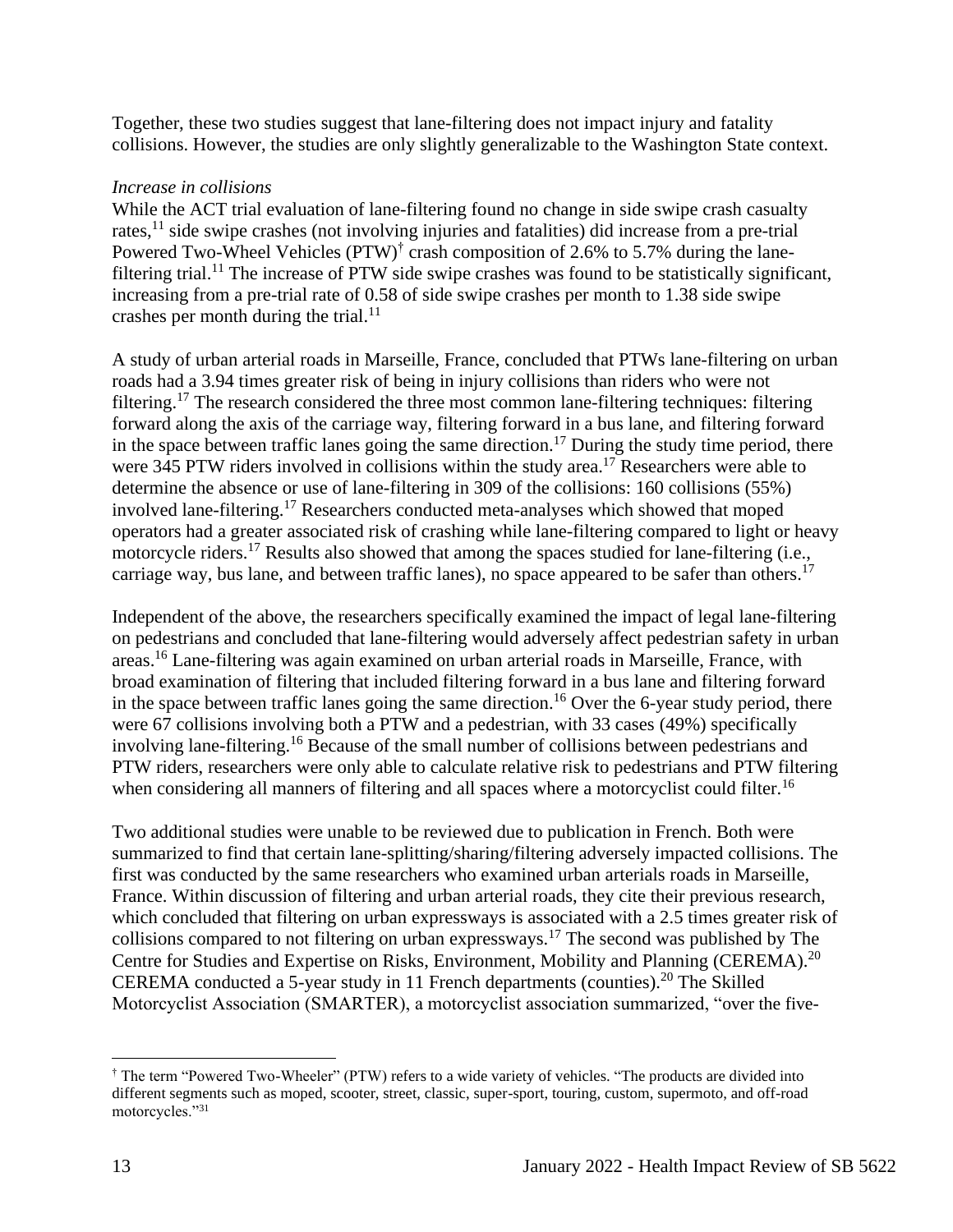year period, motorcycle crashes in the 11 departments where lane-splitting was allowed increased by 12[%] while the crash rate on roads outside the testing area decreased by  $10\frac{1}{20}$ ."<sup>20</sup>

Overall, while some studies have found that lane-splitting/sharing/filtering increases collisions involving motorcycles, the studies used older datasets and were only slightly generalizable to the Washington State context.

### *Descriptive studies*

One white paper and two additional studies provided descriptive context related to lane-filtering. In 2016, the Safe Transportation Research and Education Center (SafeTREC) at the University of California, Berkeley, conducted an analysis using data from the California Enhanced Motorcycle Collision Data Project.<sup>18</sup> Overall, "[b]oth traffic speed and motorcycle speed differential were significantly associated with the occurrence of head, torso, and extremity injury."<sup>18</sup> Authors noted a major limitation of the study was the lack of exposure data.<sup>18</sup> Specifically, the "data set cannot be used to compare the collision risks for lane-splitting or nonlane-splitting riders."<sup>18</sup> Authors could not "estimate how the risk of being involved in a collision changes when motorcyclists [choose] to lane-split."<sup>18</sup>

A 2004 study focused on motorcycle collisions between 1997 and 2002 in Great Britain.<sup>13</sup> In the accidents where fault was fully or partially attributed to the motorcyclist (n=919), 16.5% involved the motorcyclist overtaking the other vehicles.<sup>13</sup> Authors found 5% of the entire collision sample identifiably involved lane-filtering (passing slow-moving or stationary traffic) and showed an increased proportion of combined fault, where the other drivers did not see or did not expect the motorcyclist involved.<sup>13</sup>

A naturalistic study conducted in Paris, France, evaluated 85 hours of video recordings in which 11 expert riders lane-split while commuting or riding for leisure.<sup>12</sup> Based on recordings and interviews with riders, authors concluded, "[t]he safest situation for the studied riders is when the traffic is stopped: the distance headway is so small that [other vehicles] changing lanes are rare. When traffic restarts, lane changes are frequent and not indicated. This is the most risky situation in case of lane splitting for the participants."<sup>12</sup> Researchers stated "these results need further investigation and remain to be matched with the results of objective measurements of traffic and motorcycles' speeds."<sup>12</sup>

Overall, while these analyses provide evidence of lane-splitting/sharing/filtering, the study designs did not allow researchers to evaluate the impact of lane-splitting/sharing/filtering on traffic collisions.

## *US Context: California, Utah, & Montana*

In 2016 legislation, California vehicle code defined lane-splitting as driving a motorcycle between rows of stopped or moving vehicles in the same lane, including on both divided and undivided streets, roads, or highways.<sup>8</sup> The technique became legal in the state in 2017.<sup>8</sup> Prior to 2017, no law prohibited lane-splitting (personal communications, January 2022). Key informants noted that because California law did not explicitly prohibit lane-splitting, the established driving culture was more equipped to expect and anticipate motorcyclists using this technique (personal communications, January 2022). Key informants noted that, due to current statute, Washington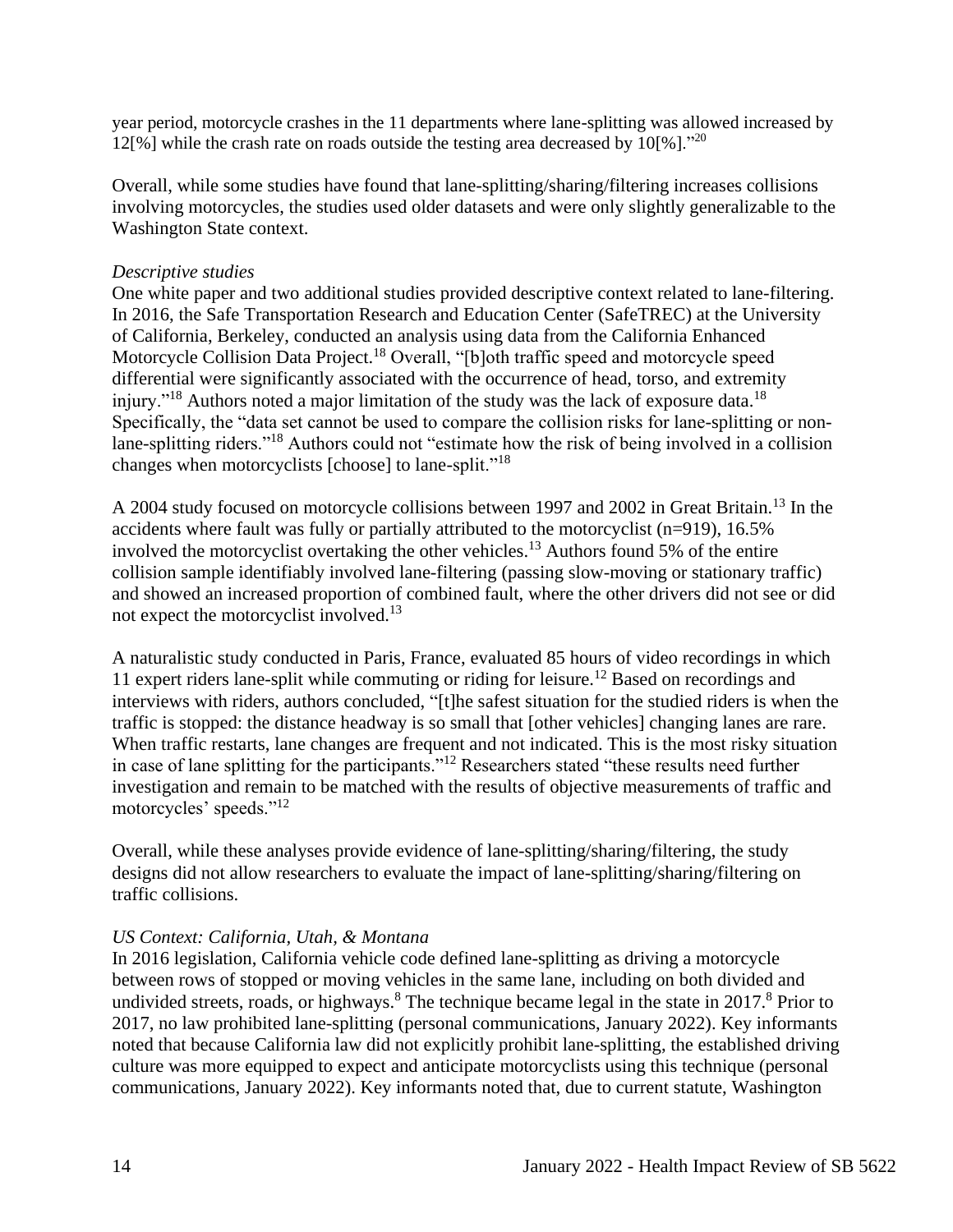State drivers likely do not expect or anticipate motorcyclists to operate in ways that would be allowed by SB 5622 (personal communications, January 2022).

Utah's lane-filtering law went into effect in  $2019$ . The law allows motorcyclists to lane-filter if all of the following criteria are met: a rider must be traveling in a roadway with 2 or more lanes in the same direction; the speed limit on the roadway must be 45 mph or less; the vehicle being overtaking must be stopped; the motorcyclist must be traveling at a speed of 15 mph or less; and the movement must be able to be made safely.<sup>9,21</sup> While the law is set to expire in 2022,<sup>9</sup> a state legislator is working on a bill that would extend the expiration date to 2027 to allow more time for data to be collected.<sup>22</sup> A Utah Highway Patrol Sergeant is quoted saying, "the data we have right now - is insufficient to help us fully understand whether the law is working."<sup>22</sup> Furthermore, State officials shared "current data on lane filtering is limited, largely because officers can't clearly indicate whether lane filtering is a factor in current crash reports – an issue [the Utah Department of Public Safety] plans to rectify next year."<sup>22</sup>

Montana's lane-filtering law went into effect in October  $2021$ .<sup>10</sup> The law permits motorcyclists to lane-filter when the rider is on a road with wide enough lanes to pass safely, when the overtaking motorcyclist is operating at a speed of 20 mph or less while overtaking a stopped or slow-moving vehicle, and when conditions are reasonable and prudent.<sup>10</sup> Montana's law has been active for 4 months, and lane-filtering has not yet been legal within a peak riding season (i.e., warmer seasons, particularly for leisure riders<sup>23</sup>) or for an entire 12-month period to allow for evaluation of impacts.

As the majority of available studies do not assess association or have mixed findings and are only slightly generalizable to Washington State, and the policies recently implemented in other states have not been evaluated to determine how they affected collisions, the relationship between lane-splitting/sharing/filtering and traffic collisions is not well researched. Since this relationship is not well researched, the pathway to health impacts could not be completed.

#### **Other Considerations**

This Health Impact Review focused on the most direct pathway between provisions in the bill and health outcomes and equity. However, the relationship between lanesplitting/sharing/filtering and traffic collisions is not well researched, and the pathway to health impacts could not be completed. Other considerations related to the policy proposal are discussed below.

## *Impacts on enforcement*

Under current law, motorcyclists who lane-split/share/filter may be issued a citation. There is limited data about current enforcement and how frequently or under what circumstances people receive a citation for lane-splitting/sharing/filtering (personal communication, WSP, January 2022). In Washington, any infraction relating specifically to motorcycles has a penalty of \$48.<sup>24</sup>

SB 5622 creates two possible infractions related to lane-splitting/sharing/filtering: 1) for a motorcyclist who did not legally lane-split/share/filter and 2) for any motor vehicle driver who intentionally impeded or attempted to prevent a motorcyclist from operating their vehicle as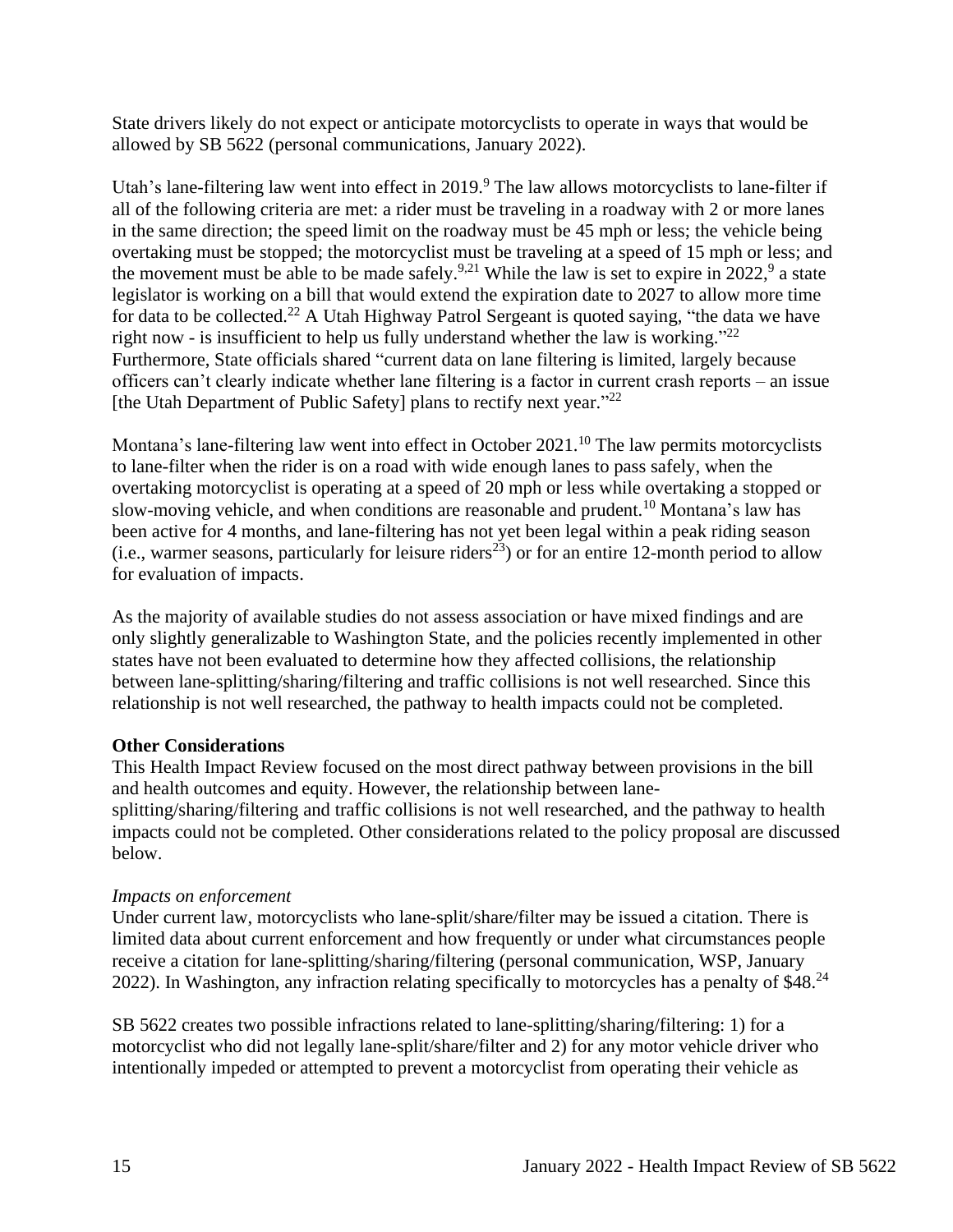permitted under Section 2(3). Key informants shared multiple potential challenges related to enforcing provisions in SB 5622.

First, under current statute a law enforcement officer may be able to easily recognize when a motorcyclist is lane-splitting/sharing/filtering because they are not allowed to pass a vehicle in the same lane or travel between lanes of traffic (personal communications, WSP, January 2022). However, Section 2(3) of the proposal creates an enforcement challenge, because the officer would need to be able to recognize that a motorcyclist is traveling at a speed more than 10 mph faster than the flow of traffic (personal communication, WSP, January 2022). A key informant with experience riding motorcycles shared that generally if a lane-sharing motorcyclist is passing a motor vehicle in less than 1 second then they are traveling at a rate faster than a 10 mph speed differential (personal communication, ABATE of Washington, January 2022). However, no studies reviewed discussed a systematic way for officers to accurately and consistently measure a motorcyclist's speed compared to the flow of traffic.

Additionally, lane-splitting/sharing/filtering inherently allow motorcyclists to move through traffic congestion in ways that other motor vehicles cannot. This presents a challenge for enforcement officers who drive cars (personal communications, January 2022). For example, if a motorcyclist does not abide by the speed parameters outlined in Section 2(3) while lanesplitting/sharing, an officer may not be able to navigate and catch up to the motorcyclist due to traffic congestion (personal communications, January 2022).

Lastly, in cases that both a motorcyclist and a motor vehicle driver violated the law, "practically, [law enforcement officers] would have to choose which person to stop and talk to" (personal communication, WSP, January 2022).

While legal financial obligations (LFOs) (i.e., potentially resulting from traffic citations) and involvement in the criminal legal system can impact health and equity, data is not available to determine how often citations are currently issued or could be issued for improper lanesplitting/sharing/filtering or how infractions for motorcyclists and/or other motor vehicle drivers outlined in SB 5622 may impact different communities. Therefore, this pathway was not included in the logic model.

## *Impacts on training and education*

Key informants noted that SB 5622 does not address training or education for motorcyclists or other road users (personal communications, January 2022). As allowing motorcycles to lanesplit/share/filter has the potential to increase interactions between motorcyclists and all other road users (personal communications, January 2022), all key informants stated the need for expanded awareness and specific training on lane-splitting/sharing/filtering for motorcyclists and all other road users. There is generally consensus among key informants and in the literature that education and training around lane splitting/sharing/filtering is needed not only for motorcyclists, but for other road users, particularly for motor vehicle drivers (personal communications, January 2022).<sup>11,13,23,25,26</sup>

Key informants noted that if lane-splitting/sharing/filtering were legalized, there would likely be a learning curve as motorcyclists and other road users adjust to the new practice (personal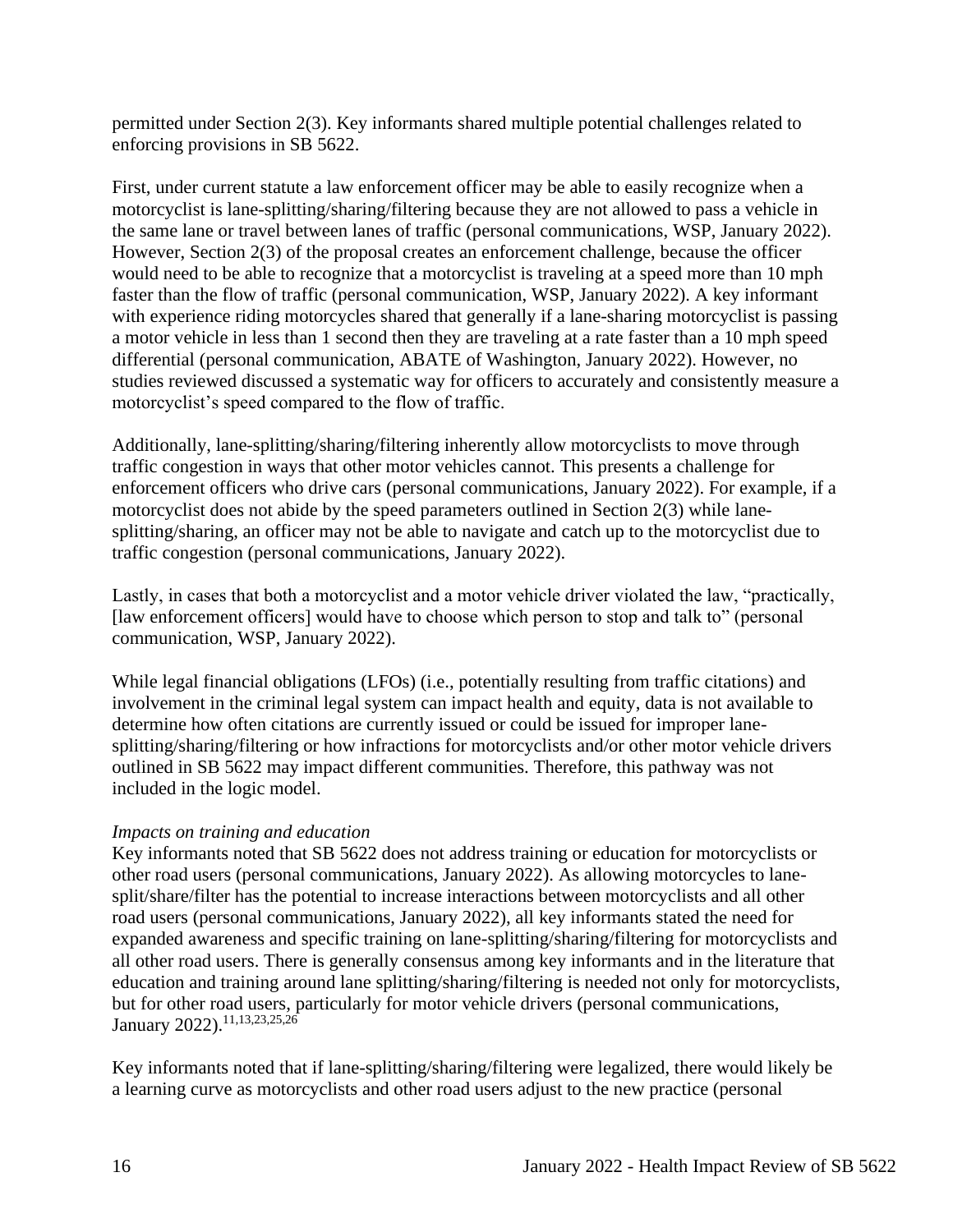communications, January 2022). Research has shown that a multitude of factors work together to create visual schema which influence seeing, perceiving, and appraising visual stimuli and probabilities related to collisions between motorcyclists and other road users. <sup>26</sup> Lack of perception of and limited attention to motorcyclists by motor vehicle drivers is a key concern among motorcyclists.<sup>23</sup> Moreover, key informants also stated that aggressive driving is at an alltime high and could pose a safety concern if motorcyclists lane-split/share/filter unless proper outreach and communication campaigns prepare road users for such techniques (personal communications, WTSC, 2022).

Currently in Washington State, motorcyclists must have a driver's license with an endorsement. Since 2020, motorcyclists have been required to pass a basic knowledge and skills exam to obtain a permit and an advanced knowledge and skills exam to obtain an endorsement (personal communication, DOL, January 2022). Currently, there is not data to reflect whether an endorsement can be reflective of safety and it is unknown how many unendorsed riders are operating motorcycles in the state (personal communications, DOL, January 2022). If lanesplitting/sharing/filtering become allowable, key informants from DOL discussed the potential of adding these skills for endorsements in the future (personal communication, DOL, January 2022).

Educational campaigns have been conducted alongside expanded allowability of lanesplitting/sharing/filtering. For example, ACT launched a media-awareness campaign in conjunction with their 2015-2017 lane filtering trial to examine community awareness and knowledge of lane filtering.<sup>11</sup> Surveys found that knowledge of lane-filtering increased over the trial period; the proportion of respondents endorsing the correct definition of lane-splitting significantly increased from 52.5% of respondents pre-trial to 71.5% post-trial; and the awareness of lane filtering increased from 20% of respondents pretrial to 49% post-trial.<sup>11</sup> Opinions were divided as to whether lane filtering improved road safety.<sup>11</sup>

In Utah, the Utah Department of Public Safety (DPS) and Utah Department of Transportation (UDOT) developed a safety campaign to educate both motorcyclists and drivers of other vehicles about lane-filtering.<sup>27</sup> Motorcyclists were encouraged to enroll in motorcycle skills courses. The campaign is currently on-going.<sup>27</sup>

Key informants agreed that training and education for all road users would be essential to develop awareness and predictability of lane-splitting/sharing/filtering (personal communications, January 2022). Since SB 5622 does not include provisions related to training and education, this pathway was not included in the logic model.

#### *Impacts on health and safety for motorcyclists*

Per vehicle miles traveled (VMT) in the U.S. in 2019, motorcyclists were about 29 times more likely than passenger vehicle occupants to die in a motor vehicle crash and were 4 times more likely to be injured.<sup>28</sup> NHTSA reported "the majority of multi-vehicle motorcycle crashes generally are caused when other drivers simply didn't see the motorcyclist."<sup>29</sup> Nationally, NHTSA reported that "[t]he most harmful event in 2019 for 2,811 (55%) of the 5,114 motorcycles involved in fatal crashes was collisions with motor vehicles in transport."<sup>28</sup> Among two-vehicle collisions, "76[%] of the motorcycles involved in fatal crashes were struck in the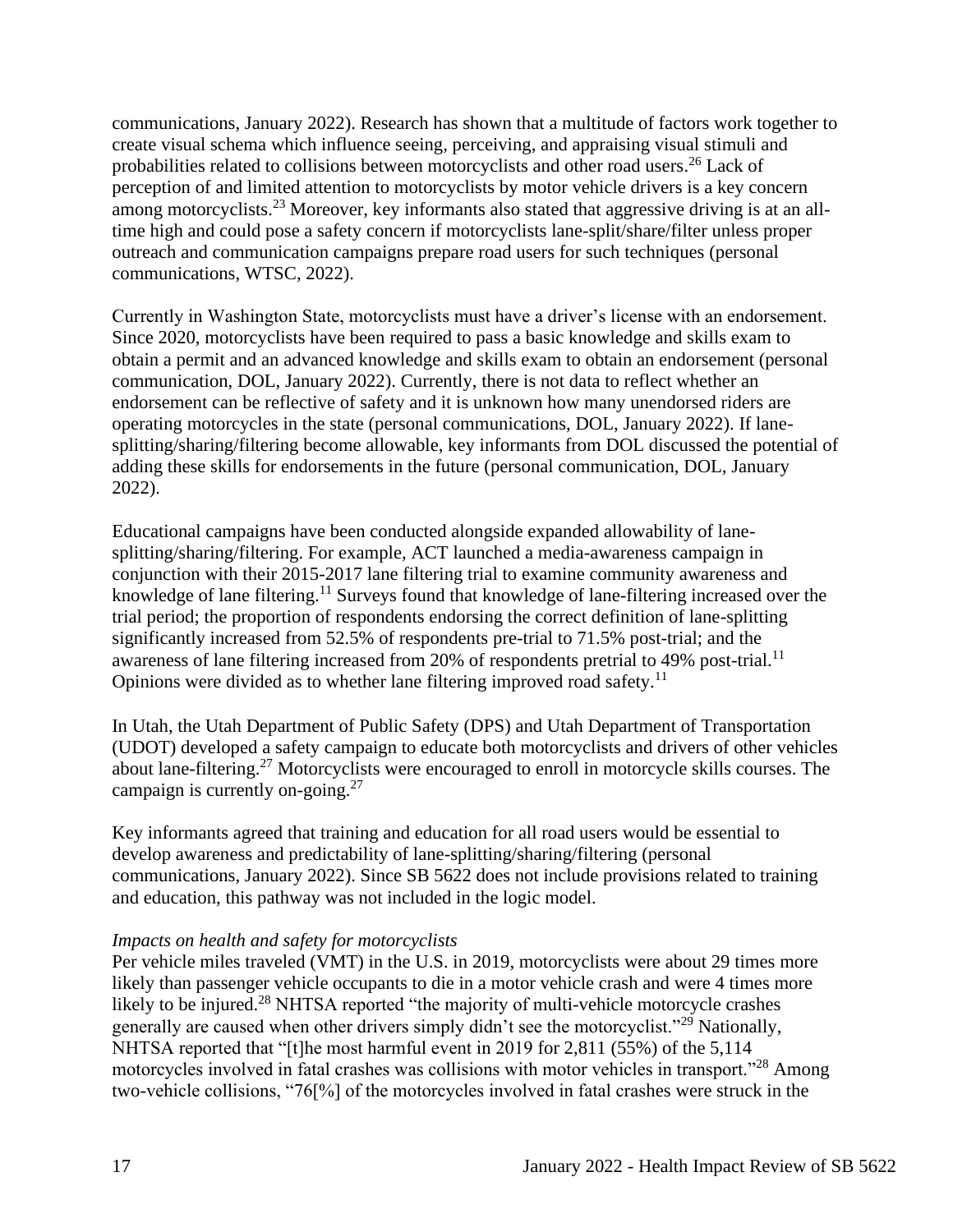front. Only 7[%] were struck in the rear."<sup>28</sup> Specifically, in 2019 in the U.S. "there were 2,495 fatal two-vehicle crashes each involving a motorcycle and another type of vehicle. In 41[%] (1,034) of these crashes, the other vehicles were turning left while the motorcycles were going straight, passing, or overtaking other vehicles."<sup>28</sup> In 558 crashes (22%) both vehicles were traveling straight.<sup>28</sup>

In Washington State, motorcycles comprise 3% of registered vehicles, but accounted for 14% of motor vehicle crash fatalities and 19% of serious injuries occurring from 2015 through 2017.<sup>6</sup> Approximately 1 in 5 motorcycle crashes result in a fatality or serious injury with an average of 75 motorcyclists dying from fatal collisions each year.<sup>6</sup> From 2012 through 2014, there were 225 motorcyclist fatalities and 1,165 motorcyclists who experienced a serious traffic injury.<sup>6‡</sup> From 2015 through 2017, there were 236 motorcycle fatalities and 1,209 motorcyclists who experienced a serious traffic injury, a 4.9% and 3.8% respective increase from 2012 through 2014.<sup>6</sup> Of motorcyclist fatalities between 2015 and 2017, 42% did not involve another vehicle.<sup>6</sup> Speeding and impairment were the top two factors observed in fatal motorcyclist crashes.<sup>6</sup>

WTSC analyzed Coded Fatal Crash (CFC) and Fatality Analysis Reporting System (FARS) data related to motorcycle crashes. Between 2016 and 2020, there were 27 motorcyclist fatalities (11% of total motorcyclist fatalities involved in multi-vehicle collisions) that involved the motorcyclist rear-ending another vehicle and 11 motorcyclist fatalities (4.3% of total motorcyclist fatalities involved in multi-vehicle collisions) that involved a motorcyclist being rear-ended (unpublished data, WTSC, January 2022). Among the 11 deaths that involved the motorcyclist being rear-ended, the majority occurred when the motorcyclist was stopped at an intersection (unpublished data, WTSC, January 2022). WTSC reviewed these 11 cases to determine if lane-splitting could have been used as an evasive action and concluded that there was 1 case in which lane-filtering may have assisted (personal communications, WTSC, January 2022). WTSC concluded that lane-splitting/sharing/filtering would likely not have prevented the crash outcomes in any of the other cases (personal communications, WTSC, January 2022).

While motorcyclists are disproportionately more likely to experience serious injury or fatality resulting from collisions and SB 5622 has the potential to increase interactions between motorcyclists and other road users, it is not well researched how lane-splitting/sharing/filtering may impact collisions (see discussion in Summaries of Findings) or traffic injuries or fatalities. Therefore, this pathway was not included in the logic model.

## *Impacts on health and safety for bicyclists and pedestrians*

Washington State data show that bicyclists and pedestrians experienced the highest fatality rate of all road users.<sup>6</sup> From 2015 through 2017, bicyclist and pedestrian deaths in Washington State increased by 41% from 2012 through 2014, compared to a 20% increase nationally.<sup>6</sup> The majority of bicyclist and pedestrian fatalities (93.5% and 75.3%, respectively) occurred in areas where the motorist was driving faster than 25 mph.<sup>6</sup> Pedestrians and bicyclists have a 95% survival rate if struck by a motor vehicle traveling 20 mph or less.<sup>30</sup> In collisions between motor

<sup>‡</sup> In Target Zero reporting, the definition of motorcyclists was expanded to include riders of motor scooters, mopeds, and motorized bicycles to align with NHTSA's definition of motorcycles, and is applied more broadly than "motorcycle" as defined in [RCW 46.04.330.](https://app.leg.wa.gov/RCW/default.aspx?cite=46.04.330)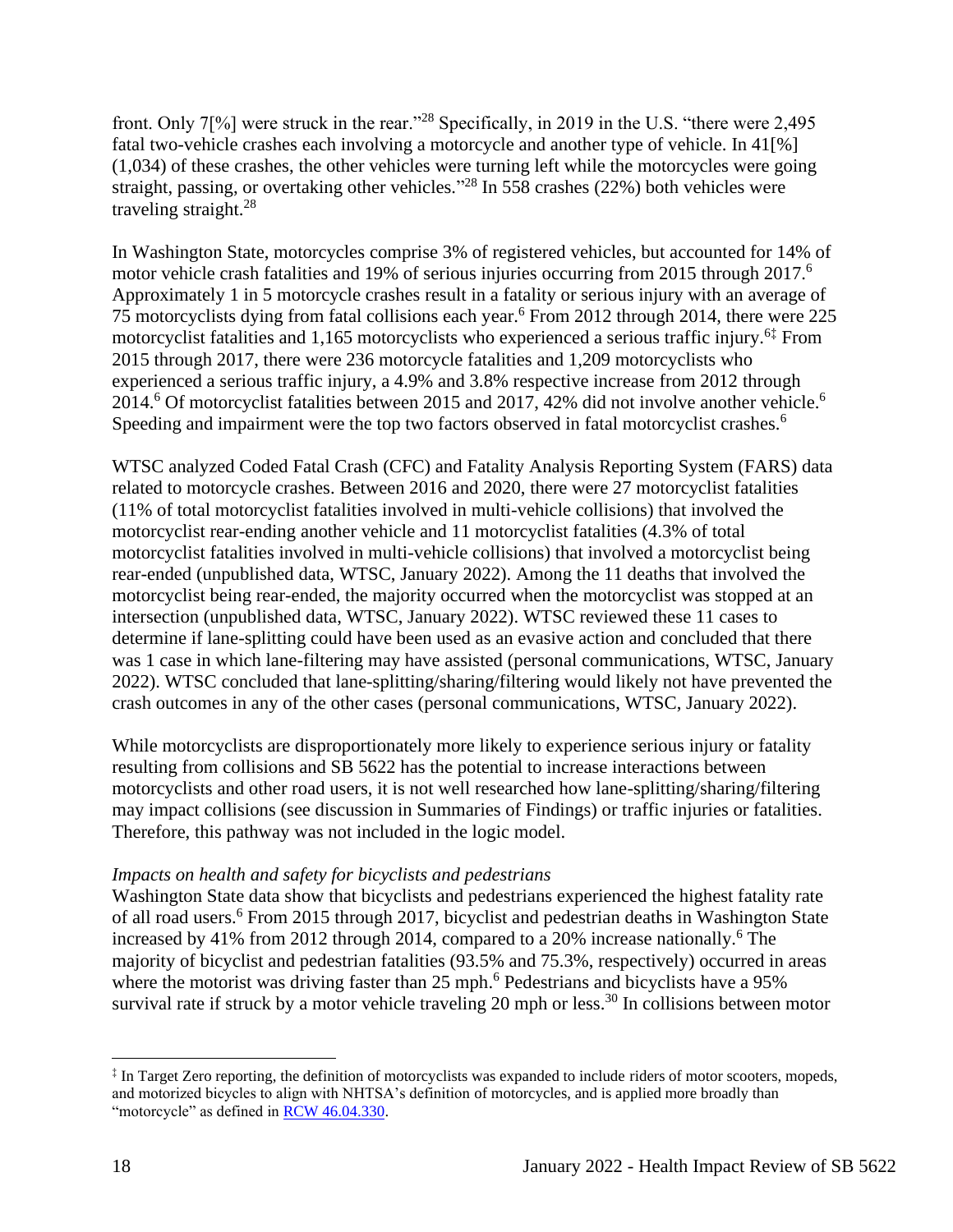vehicles and bicyclists or pedestrians where the bicyclists or pedestrian is struck at 30 mph, the survival rate is 45% and the risk of injury is 95%.<sup>30</sup>

Based on an analysis by WTSC, between 2016 and 2020, there were 3 bicyclist/pedestrian fatality cases involving motorcycle drivers (unpublished data, WTSC, January 2022). In 2 of the 3 instances, the bicyclist or pedestrian failed to yield the right of way to the motorcyclist (personal communications, WTSC, January 2022). In the third case, a pedestrian laying in the road and was struck by 3 different vehicles, one of which was a motorcyclist (personal communications, WTSC, January 2022).

An 8-week study on lane-filtering in New South Wales found that pedestrians experienced safety risks when motorcycles lane-filtered, primarily at intersections where motorcyclists intruded on pedestrian crossing space.<sup>14</sup> Law enforcement officers observed that lane-filtering into a curbside lane occurred, with motorcycle riders overtaking space next to parked vehicles.<sup>14</sup> Survey responses conducted with road users during the trial period, inclusive of motorcyclists, identified pedestrians to be at greater risk as a result of lane-filtering.<sup>14</sup> The researchers discussed the critical nature of speed management, as pedestrians are more susceptible to injury and death as impact speeds increase.<sup>14</sup>

In the absence of specification, this analysis assumes motorcyclists would be able to lanesplit/share/filter across all road types including freeways and local arterial roads throughout both rural and urban geographies (personal communications, January 2022). While current law specifies that motor vehicle operators need to move into another lane or leave at least 3 feet while passing,<sup>3</sup> the legal allowance for lane-splitting/sharing could increase interactions between motorcyclists and road users such as bicyclists and pedestrians (personal communications, January 2022). This may be especially true in urban areas that typically have more bicyclist and pedestrian traffic (personal communication, January 2022).

Data from Washington State has also shown that, "[c]ommunities with poverty rates higher than the state average also have the highest numbers of households that lack access to a personal vehicle and are therefore more likely to rely on walking, bicycling, and transit for their transportation needs… Lack of sidewalks, crosswalks, lighting, and bicycling paths can increase crash exposure for road users who are walking and bicycling as a primary mode of transportation. These roads often have higher vehicle speeds, wider roads, and higher traffic volumes when compared with more affluent neighborhoods with lower crash rates."<sup>6</sup>

While key informants suggested that contact with other road users, including bicyclists and pedestrians, may increase as a result of lane splitting/sharing/filtering, there is limited data and information exploring these potential impacts. Therefore, this pathway was not included in the logic model.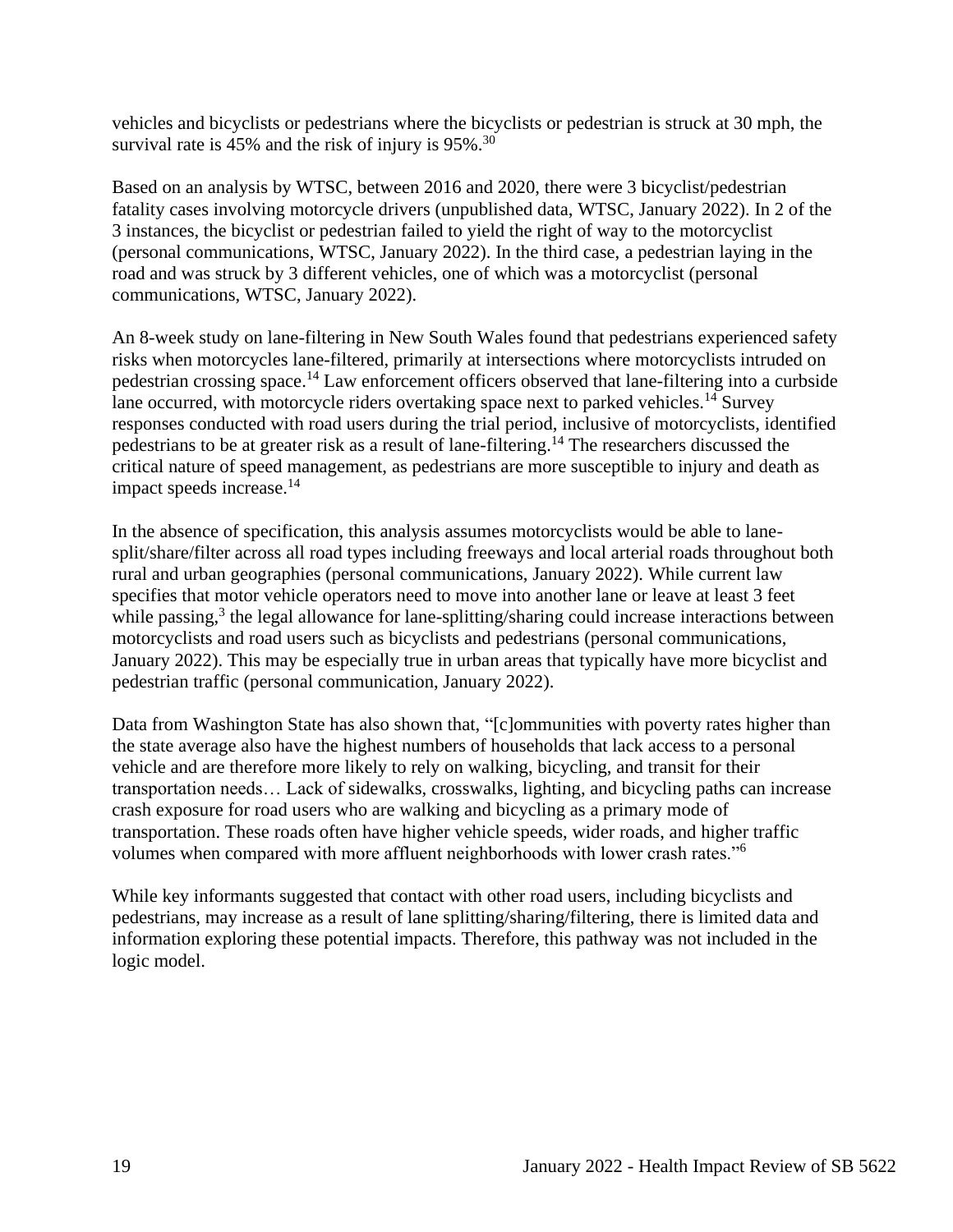# **Annotated References**

# <span id="page-19-0"></span>1. **RCW 46.04.330 - Motorcycle., Revised Code of Washington(2002).**

RCW 46.04.330 provides the definition of "motorcycle" for Title 46 RCW Motor Vehicles.

### 2. **RCW 46.61.526 - Negligent driving—Second degree—Vulnerable user victim— Penalties—Definitions., Revised Code of Washington(2020).**

RCW 46.61.526(11)(c) defines vulnerable users of the public way.

### 3. **RCW 46.61.110 - Overtaking on the left—Fine., Revised Code of Washington(2019).** RCW 46.61.110 establishes rules for the overtaking and passing of vehicles traveling in the same direction.

## 4. **Importation and Certification FAQs Group 2: Motorcycles and Scooters. 2022; Available at: [https://www.nhtsa.gov/importing-vehicle/importation-and-certification-faqs-](https://www.nhtsa.gov/importing-vehicle/importation-and-certification-faqs-0#:~:text=How%20does%20NHTSA%20define%20a,%E2%80%9D%20(49%20CFR%20571.3)[0#:~:text=How%20does%20NHTSA%20define%20a,%E2%80%9D%20\(49%20CFR%20](https://www.nhtsa.gov/importing-vehicle/importation-and-certification-faqs-0#:~:text=How%20does%20NHTSA%20define%20a,%E2%80%9D%20(49%20CFR%20571.3) [571.3\)](https://www.nhtsa.gov/importing-vehicle/importation-and-certification-faqs-0#:~:text=How%20does%20NHTSA%20define%20a,%E2%80%9D%20(49%20CFR%20571.3). Accessed January 27, 2022.**

The webpage on the US Department of Transportation's National Highway Traffic Safety Administration (NHTSA) site provides NHTSA's definition for "motorcycle."

# 5. **Vision Zero Network. Available at: [https://visionzeronetwork.org/.](https://visionzeronetwork.org/) Accessed January 27, 2022.**

This website provides information on the Vision Zero Network and related efforts. The goal of the Vision Zero Network is to eliminate all traffic fatalities and severe injuries, while increasing safe, healthy, and equitable mobility. The Vision Zero Network is a nonprofit project.

#### 6. **Commission Washington Traffic Safety. Washington State Strategic Highway Safety Plan 2019: Zero Deaths and Zero Serious Injuries by 2030.Olympia, WA2019.**

The 2019 Target Zero plan is Washington's Strategic Highway Safety Plan (SHSP) required by federal law. Target Zero plans towards Washington State's vision for zero deaths and serious injuries on Washington roadways by 2030. The plan sets statewide priorities for all safety partners provides resources, guides funding, and monitors priority-area outcomes. Data from 2015-2017 show a 23% increase in traffic fatalities and a 7% increase in serious injuries compared to 2012-2014 data. Traffic safety data within the report comes from Washington's Traffic Record Systems that includes details about crashed, vehicles, drivers, citations, legal outcomes, and injuries. The report identifies strategies and policy recommendations to accomplish the zero fatalities and serious injuries goal.

# 7. **Licensing Washington State Department of. Motorcycle Operating Manual: Twoand Three-Wheel. In: Program MS, ed. Olympia, WA.**

Washington Department of Licensing published a motorcycle operator's manual with information that provides motorcycle riding techniques and information for both inexperienced and experienced riders. Information is sourced from National Public Services Research Institute (NPSRI), the National Highway Traffic Safety Administration (NHTSA), the Motorcycle Safety Foundation (MSF), Evergreen Safety Council (ESC), and the American Association of Vehicle Administrators (AAMVA).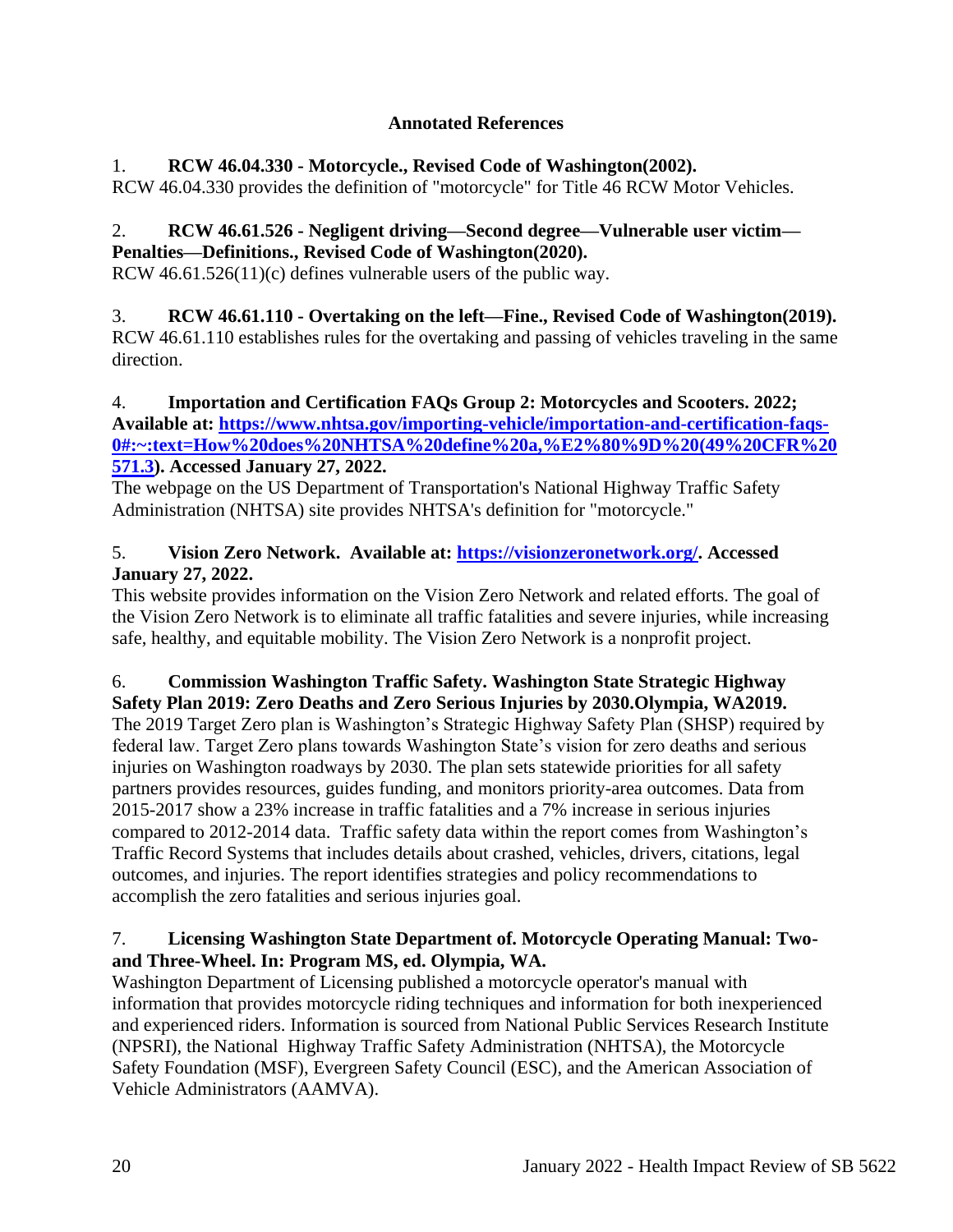## 8. **21658.1., California Vehicle Code(2016).**

21658.1 of California Vehicle Code defines "lane splitting" under Article 1. Driving on Right Side.

## 9. **House Bill 149 Traffic Code Amendments, Laws of Utah(2019).**

HB 149 Traffic Code Amendments passed the Utah State Legislature during the 2019 General Session. It amends sections of the State Traffic Code to allow lane filtering. Unless extended, the bill is set to sunset in 2022.

#### 10. **61-8-392 Lane Filtering For Motorcycles, Montana Code Annotated 2021(2021).** 61-8-392 specifies legal lane filtering practices under Montana State code for motor vehicles.

11. **Beanland V. . Evaluation of the ACT Motorcycle Lane Filtering Trial: Report for the ACT Government.Centre for Human Factors and Sociotechnical SystemsOctober 2018.** The Australian Capital Territory (ACT) Government conducted a two-year trial and evaluation of safety outcomes and community attitudes focused on lane filtering, where a powered twowheeler (PTW) vehicle passes between two lanes of traffic that are stopped or moving very slowly. The study began in February 2015 and ended in January 2017. The definition of PTW is inclusive of motorcycles and other PTWs (e.g., mopeds and scooters). Data on road crashes were extracted through the ACT Road Crash Database, and researchers noted that the data are nonexhaustive, as not all crashes are reported. There were 15,685 crashes in the period, involving 30,686 vehicles or pedestrians. At least 1 PTW was involved in 3.6% of crashes, with 574 crashes involving PTWs over the trial period and an average of 23.9 crashes per month. Crash rates in pre-trial and trial periods were similar. About one-third of crashes in both pre-trial and trial periods involved a single PTW and no other vehicle. The most common PTW crash types were "vehicles from one direction" (36.5-40.1%), "off path on straight" (20.9-23.8%), and "Intersections" (12.5-13.8%). Rear-end crashes were the most common type of crash for both PTW and non-PTW vehicles pre-trial and during the trial (26.5-26.9% and 44.2-44.7%, respectively). Binary logistic regression considered vehicle crash type (involving a PTW or not) and the reporting period (pre-trial and trial group). The study found that "PTWs had significantly lower odds of being involved in a rear end crash than other vehicle types. Reporting period did not show a statistically significant association, indicating that there was no clear increase or decrease in rear end crashes overall during the trial period." Additionally, when considering the consequences of crashes, injury crashes accounted for 20.4% of PTW rear-end crashes during the lane-filtering trial period and 19.2% during the pre-trial period. Results indicated no change in the rate or severity of rear-end crashes involving PTWs. Side swipe crashes increased from a pretrial PTW crash composition of 2.6% to 5.7% during the lane filtering trial. Using a binary logistic regression, the researchers examined whether the probability of a side swipe crash was associated with vehicle crash type or reporting period. During the pre-trial period, the average PTW side swipe rate was 0.58 per month; during the trial-period the side swipe rate increased to 1.38 per month, indicating "this increase in number of PTW side swipe crashes was statistically significant,  $U = 182.5$ ,  $Z = -2.320$ ,  $p = .020$ ." The researchers found no change in the rate of lane change crashes determined through multiple analyses. Lane change crashes accounted for less than 5% of all crashes for both PTWs and non-PTWs. Casualty rate analysis included the number of individuals who were injured or killed in crashes. Over the lane filtering trial, approximately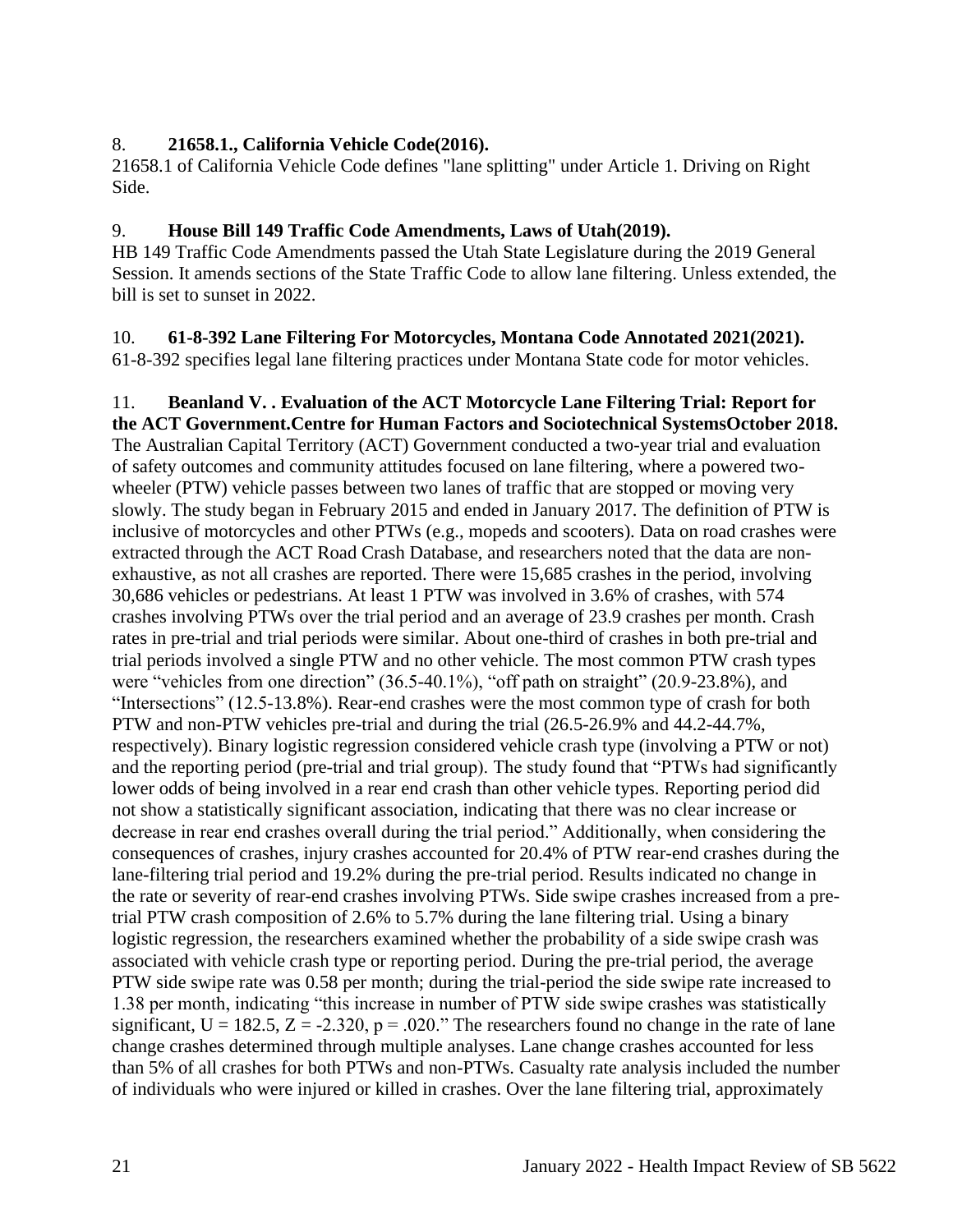9.8% of crashes involved an injury and 0.16% involved a fatality (15,685 cases resulting in 1,531 total injuries and 25 total fatalities); pre-trial 10.1% of crashes resulted in injuries and 0.11% resulted in fatalities (15,680 cases resulting in 1,591 total injuries and 17 total fatalities). There were no clear fluctuations on injuries or fatalities between the two periods. Researchers classified people who experienced a casualty into 1 of 5 road user categories: car, motorcycle, bicycle, pedestrian, or bus. The number of total injured motorcyclists in both pre-trial and trial periods was nearly the same (n=236 pre-trial, n=235 during the trial). Considering both motorcyclists and their pillion (i.e., behind the rider) passengers, there was an average of 9.8 injuries per month in both the pre-trial and trial periods. There was not a statistically significant change in the number of average monthly fatalities during pre- and trial periods (U = 252.0, Z = -1.019, p = .308). The researchers considered whether the severity of PTW casualties changed during the trial and considered three variables: injury requiring medical treatment, injury requiring hospitalization, and fatality. Because there were few fatalities in the dataset, they were considered with injuries requiring hospitalization. Crash severity was considered for rear-end crashes, side-swipe crashes, and lane change crashes. Researchers' analyses concluded that casualty severity was not significantly different during the lane filtering trial for rear-end crashes, that there was no change in side-swipe crash causality rates, and that there was non-significant change in casualty patters for lane change crashes. Researchers examined motorcycle licensure and registration as a proxy for motorcycling exposure, as there was not attainable data on exposure. Over the trial period, the total increase of licensed riders was 0.6% compared with a 3.6% increase of all licenses in the same time frame. Motorcycle registration fluctuated consistently throughout the year, suggesting that riding increases during the summer months, with a significant decrease each winter. Over the trial period, the number of registered motorcycles increased 3.3%, similar to the registration increase of all vehicles at 3.6%. A media awareness campaign ran in conjunction with the lane-filtering trial, inclusive of telephone surveys conducted both pre- and post-trial (n=800 in total) and examined community attitudes towards lane filtering with a random sample of residents. Examination found that knowledge of lane-filtering increased over the trial period; the proportion of respondents endorsing the correct definition of lane-splitting significantly increased (52.5% pre-trial to 71.5% post-trial); awareness of lane-filtering increased (20% pre-trial, 49% post-trial); most respondents learned about the trial from television; and support increased for lane-filtering, though opinions were divided as to whether it improved road safety.

### 12. **Aupetit S. , Espie S., Bouaziz S. Naturalistic study of riders' behaviour in lanesplitting situations.** *Cognition, Technology & Work.* **2015;17(2):301-313.**

Aupetit et al. conducted a naturalistic study of motorcyclists' behaviors during their commutes in the Paris region of France to improve understanding of motorcyclists' behavior in real-world lane-splitting situations. Authors noted that collision research has found that lane-splitting is involved in few personal injury or fatal collisions (between 1% and 5%, depending on the geographic areas considered) in France or internationally. However, French insurance indicates that lane-splitting is involved in 60% of the powered two-wheeler (PTW) collisions. Authors hypothesized that situations that are significant for riders in lane-splitting situations are missing from collision registers, which do not include incidents that do not require police action or nearaccidents, which the rider manages to avoid just before collision. Eleven experienced motorcyclists were recruited to ride for a month (normal journeys: home-to-work and/or leisure) with an instrumented vehicle with camera. Recruited riders held a motorcycle license for several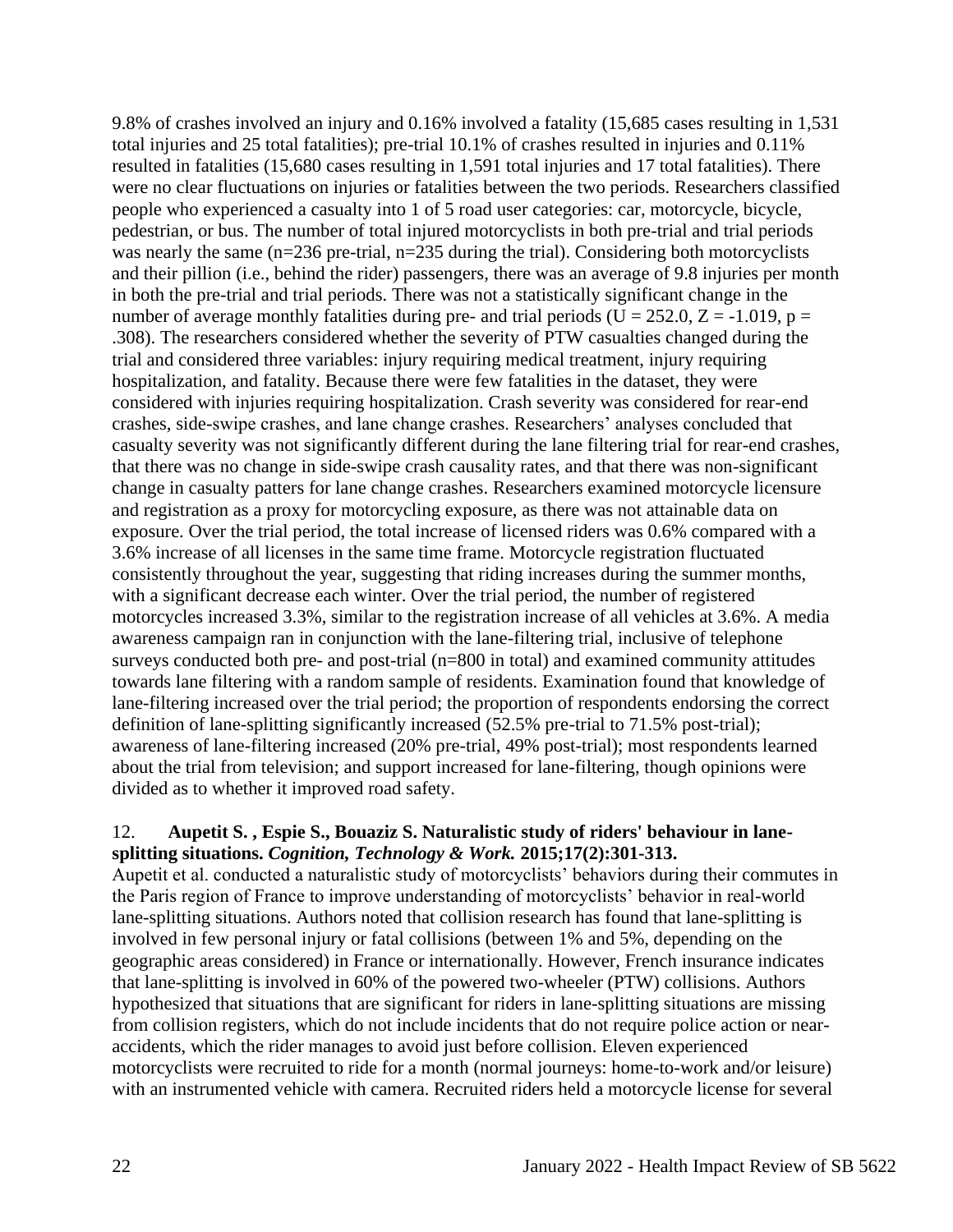years, had not been disqualified from driving in the last two years, and owned a machine with similar characteristics to those used in the study; together they had a mean age of 41 years and mean riding experience of 20 years. Authors noted that the motorcyclists "studied appear to be 'experts' at interpreting the driving situation and selecting useful information" and can identify risky situations in advance. Vehicles were fitted with 4 cameras: 3 covering a 160-degree visual field to the front, and 1 on the rider's face (or helmet). A total of 85 hours of footage involving lane-splitting was recorded. Researchers conducted self-confrontation interviews with participants in which they showed video sequences of lane-splitting in the 3 days prior to the interview. "The riders made comments with assistance from the researcher and described their actions and intentions." A total of 33 interviews were completed (3 per rider) for a total 13.5 hours. Two researchers analyzed the self-confrontation data. The analysis showed that all studied riders used their motorcycles for commuting, and "riding between traffic lanes represents an average of 72% of the riding time and about 77% of the travel led distance during each commute trip." Researchers identified three classes of differential speed with car drivers according to traffic speed: when traffic is completely stopped, when cares are at low speeds, and when traffic operates at more than 50 km/h. When traffic was completely stopped, the studied riders averaged a lane-splitting speed of 38 km/h. In interviews, almost all the motorcyclists noted that when they increase the differential speed beyond 50 km/h they do not feel safe. When traffic speed was between 10 and 40 km/h, interview data showed a decrease in the differential speed motorcycle/cars (average 19 km/h). "The riders consider that traffic context as the most dangerous situation when lane splitting because lane changing by car drivers is frequent, fast, and in many cases done without use of turn signals". At traffic speeds greater than 50 km/h, 7 participants continued to ride between traffic lanes with a differential speed of about 28 km/h, and 4 riders stop lane splitting. Riders were constantly looking for information about the environment including traffic configuration (e.g., width of the corridor between two streams of cars, speed of the vehicles, vehicle gaps between traffic lanes); signs of potentially risky motorist behaviors (e.g., angle of car's wheels which can indicate intention to change lanes, driver movements inside the passenger compartment like use of GPS or mobile phones or head movements indicating they are mid-conversation, license plates from outside the region); other PTW users riding between lanes (e.g., adapt activity like adjusting speed or allowing them to pass to avoid being bothered by them either); specific zones on the road (e.g., avoid entries and exits where cars are merging, radar speed detectors where cars brake suddenly); and identifying situations that impair other motorist's ability to see PTW riders (e.g., when the only lanesplitting rider, poor weather conditions, like rain, in corridors not usually used by PTWs). Authors stated that, at the time the report was being written, the French Authorities were using findings to inform motorcycle training and considerations to authorize (or not) lane-splitting in France.

## 13. **Clarke D, Ward P, Bartle C, et al. In Depth Study of Motorcycle Accidents: Road Safety Research Report No. 54 Department for Transport: London2004.**

Research based in the United Kingdom (UK) examined a sample of 1,790 collision incidents, including 1,003 in detail from police records between 1997 and 2002, inclusive of motorcyclists of all ages, relying on the human interpretation of road accident case reports. Case studies were built through recorded objective information (i.e., time of day, speed limit, class of road), a "prose account" for each case given by the rider, a sketch graphic of the incident and a standard checklist of possible explanatory rider/other driver factors (i.e., road environment, vehicle and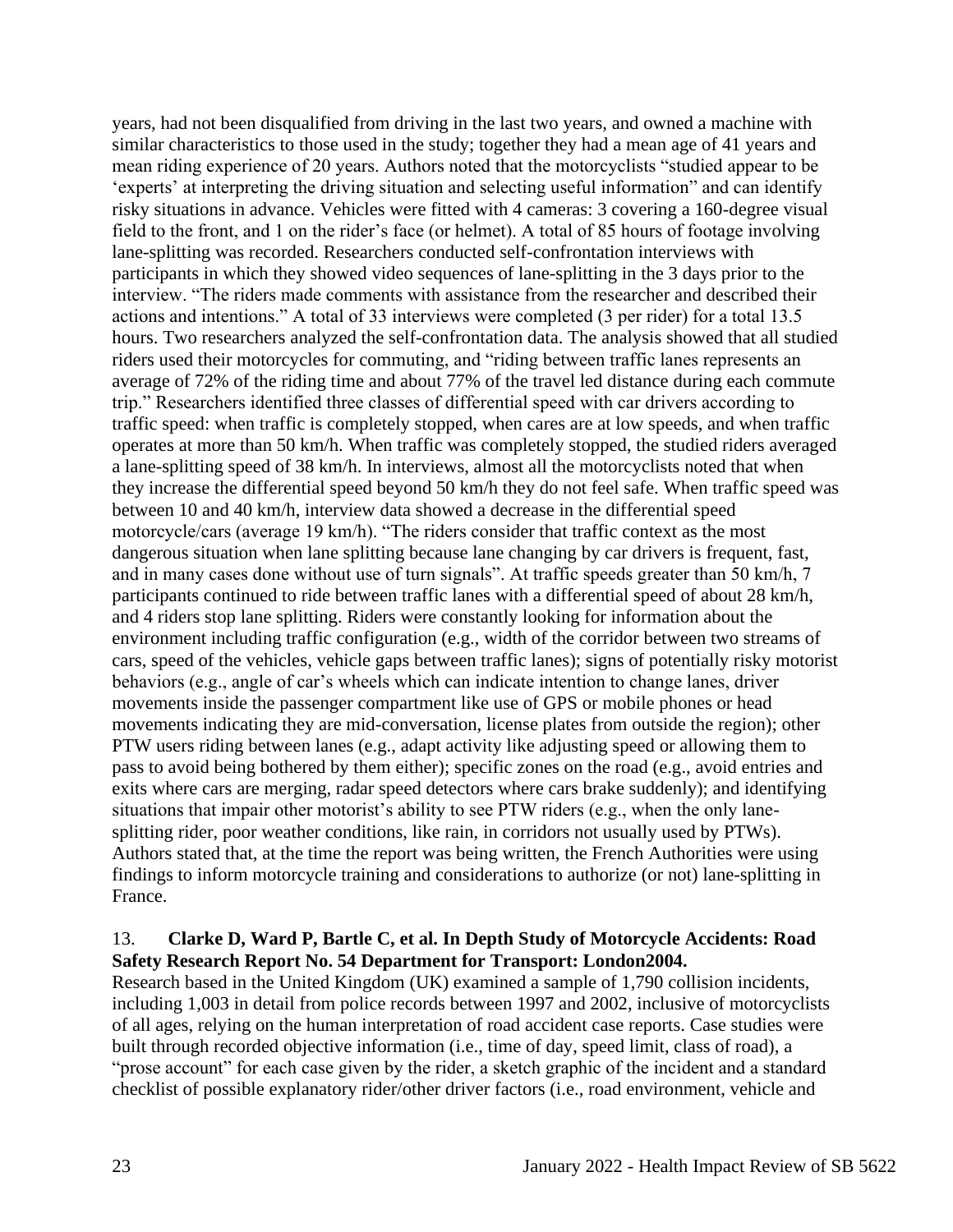rider characteristics, specific rider actions). Attitudes of motorcyclists were examined through a qualitative questionnaire focused on the rider's experience, training, safety issues, and personal details. The study results showed that 73.7% of collisions occurred in urban or suburban areas. They found that rural collisions are more than 1.5 times more likely to be serious and more than 3 times more likely to be fatal than non-rural serious injury and fatal collisions. Researchers found two peak age ranges for collision involvement: ages 16-20 years and 31-35 years. The majority of collisions involved males, with 12 times as many male motorcyclists involved in collisions as females. Researchers considered the time of day and day of the week that collisions occurred, finding that right of way and overtake/filtering collisions tended to occur during peak morning and late afternoon traffic flow and bend (i.e., at a curve) collisions tended to peak in the afternoon and early evening. Thirty-eight percent of the collisions studied occurred in the right of way, with the majority being at T-junctions. Fifteen percent of collisions studied involved loss of control at a bend or curve on the road. In the collisions where fault was fully or partially attributed to the motorcyclist (n=919), 16.5% involved the motorcyclist overtaking the other vehicles. Of the entire collision sample 5% identifiably involved filtering (passing slow moving or stationary traffic) showing an increased proportion of combined fault, where the other vehicle driver did not see or did not expect the motorcyclist involved. Regarding types of motorcycles involved in collisions, super-sport motorcycles were over-represented in bend accidents, with less propensity than other types of motorcycles to be involved in rear-end shunts and right of way collisions. Sports-tourer motorcycles are over-represented in overtaking/filtering accidents. When the researchers examined possible explanatory factors or countermeasures for both motorcyclists and other vehicle drivers, they concluded that motorcyclists must mind their speed, not only in relation to speed limits, but also in consideration of normal road hazards (i.e., bends) and avoid overtaking slower vehicles in the vicinity of junctions, even if traffic is stationary. Meanwhile, researcher determined drivers of other vehicles must be mindful of motorcycles at all junction types, with careful rear observations before making any maneuvers. Researchers stated that motorcycle safety should address the behaviors of both motorcyclists and all other road users. Particularly in right of way collisions, there is a problem with other vehicles seeing motorcyclists. Here, researchers discussed other drivers' expectations and perceptual schema for motorcycles in the traffic scheme. The same concept would apply for pedestrian expectations, and inattentional blindness would be more frequently seen in experienced vehicle operators versus inexperienced vehicle operators. Age may also be a factor in right of way accidents; visual error compared with other at fault errors increased with the age of a vehicle operator. Researchers also noted literature suggesting age is the most important factor in risk-taking, and their study supported this showing "a steady reduction in the numbers of [collisions] as the age of the riders involved increases from 35 years of age upward." At the time of the report, motorcyclists made up less than 1% of vehicle traffic and 14% of the total deaths and serious injuries on Britain's roads.

### 14. **NSW Transport for. NSW Government: Motorcycle lane filtering trial Summary of Trial Results.New South Wales: Centre for Road Safety, Policy and Regulation;2014.**

Transport for New South Wales (TfNSW) conducted an 8-week lane-Motorcycle Lane Filtering trial from March 1 through April 30, 2013, in the northern sector of Sydney, Australia's central business district (CBD). "The purpose of the trial was to gain an understanding of the impacts of motorcycle lane filtering on traffic congestion, road user behavior, attitudes and road safety, across all road user groups." Lane-filtering was permitted during the trial; lane-splitting was not.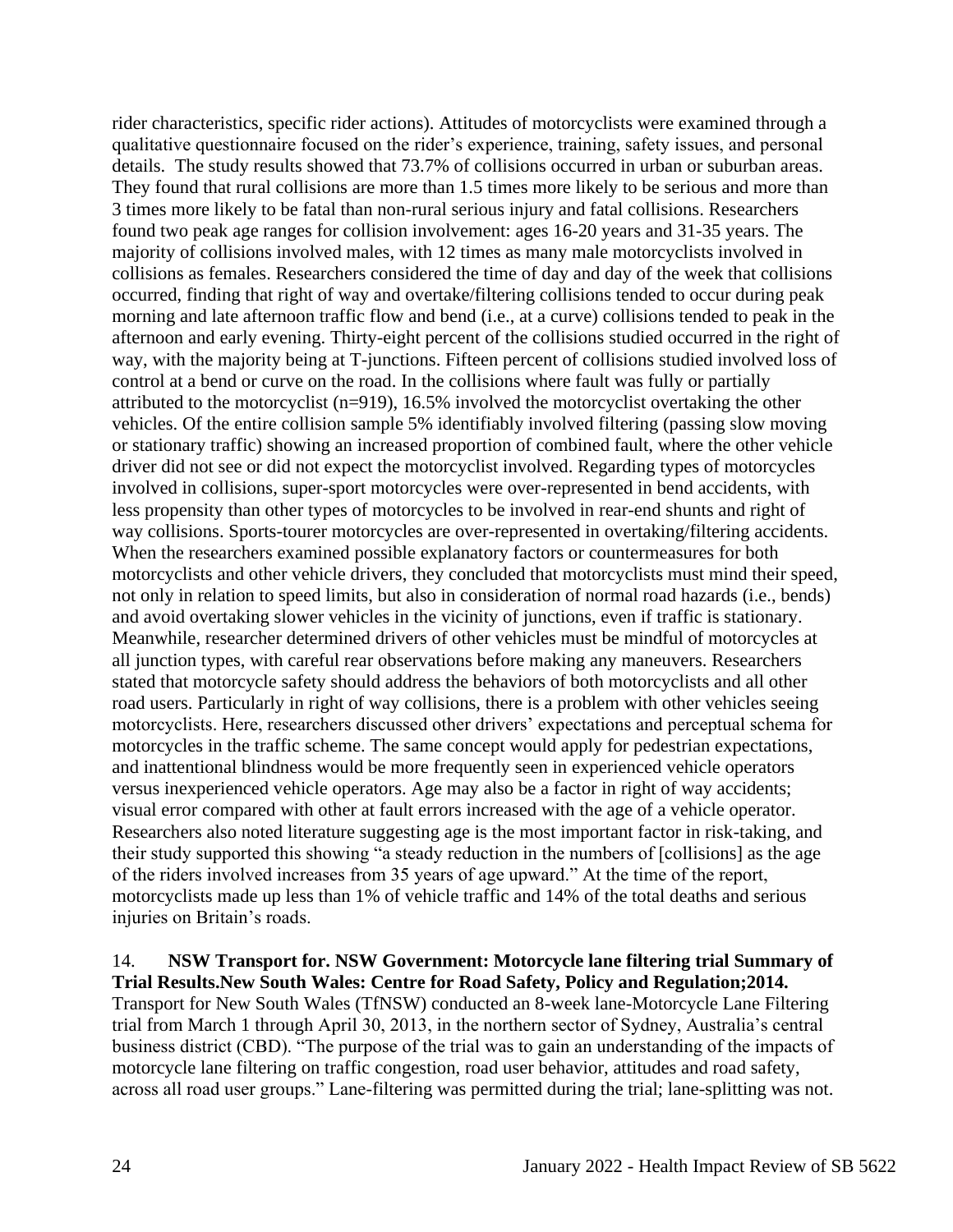Lane-filtering meant a motorcycle moving between lanes of stationary vehicles that are proceeding in the same lane. The researchers used a before and after research method collecting data by examining traffic volume and vehicle classification; incidence of motorcycle lanefiltering; traffic flow, congestion, travel time; nature of lane-filtering maneuvers, motorcycle stopping position at intersections; incidence and nature of motorcycle conflicts; and road user attitudes. Congestion data were collected through Sydney Coordinated Adaptive Traffic System (SCATS) data, remote video camera, and The Infra-Red Traffic Logger (TIRTL) vehicle counters. Behavioral data collection was examined through video-based observation with fixed digital video cameras; intercept surveys of motorcyclists, other motorists, pedestrians, and cyclists; an online attitudinal survey; and police monitoring observations. The study reported that "[lane-filtering] was a relatively low risk riding activity for motorcyclists under the conditions of the trial;" there were no reported collisions during the trial period and no reported rear-end collisions for motorcyclists who did not participate in lane-filtering maneuvers during the trial period. Survey data reported that 63% of motorcycle riders reported filtering; video footage found a lower frequency with 20-30% of riders observed to filter. Lane-splitting was observed in video analysis; it was not part of the trial but was noted as consistent across the three periods of study, occurring 15% of the time. Motorcyclists surveyed reported feeling safer when able to filter, "believing that lane-filtering improved their safety by having greater control over their exposure to traffic, particularly vehicles following behind." Pedestrians were found to experience safety risks when motorcycles filtered. At intersections, motorcyclists were found to intrude on pedestrian crossing space. Police observed that filtering into a curbside lane occurred, with motorcycle riders overtaking space next to parked vehicles. All survey respondents, including motorcyclists, identified pedestrians to be at greater risk as a result of filtering. The researchers discussed the critical nature of speed management, as pedestrians are more susceptible to injury and death as impact speeds increase. At an impact speed of 30 km/h the average pedestrian has a 90% chance of surviving the crash. However, this reduces to around 70% at 40 km/h, whilst at impact speeds above 60 km/h, pedestrian survivability is less than 1%. Specific to travel time and congestion, researchers found travel time for motorcyclists may be improved with the ability to lane-filter. Overall, traffic congestion was not found to be impacted as motorcyclists in the trial only represented 4% of the traffic.

## 15. **Sperley M, Pietz A. J. . Motorcycle Lane-Sharing Literature Review.Salem, OR: Oregon Department of Transportation Research Section;2010.**

The Oregon Department of Transportation (ODOT) conducted a literature review focused on motorcycle lane-sharing in 2010. ODOT contextualized that lane-sharing is generally prohibited in the U.S. The research stated that lane-sharing is the practice that allows motorcyclists to pass between lanes of stopped or slower moving traffic. "Lane-filtering" may be used to describe moving between stationary traffic and "lane-splitting" may be used to describe moving between traffic in motion. ODOT's literature review discussed the 1981 "Hurt Report," a benchmark study that provided a comprehensive examination of variables affecting motorcycle safety. Since the Hurt report was published, ODOT summarized that motorcycle design has changed (e.g., bigger engines, more power, different brake systems); motorcycle riders demographics shifted; helmet laws have changed; licensing requirements are often more stringent and rigorous; and the motor vehicle population has changed. ODOT also cited a 2009 European study, Motorcycle Accident In-Depth Study (MAIDS), inclusive of sample areas in France, Germany, Italy, the Netherlands, and Spain, that examined "collision dynamics including pre-crash motions prior to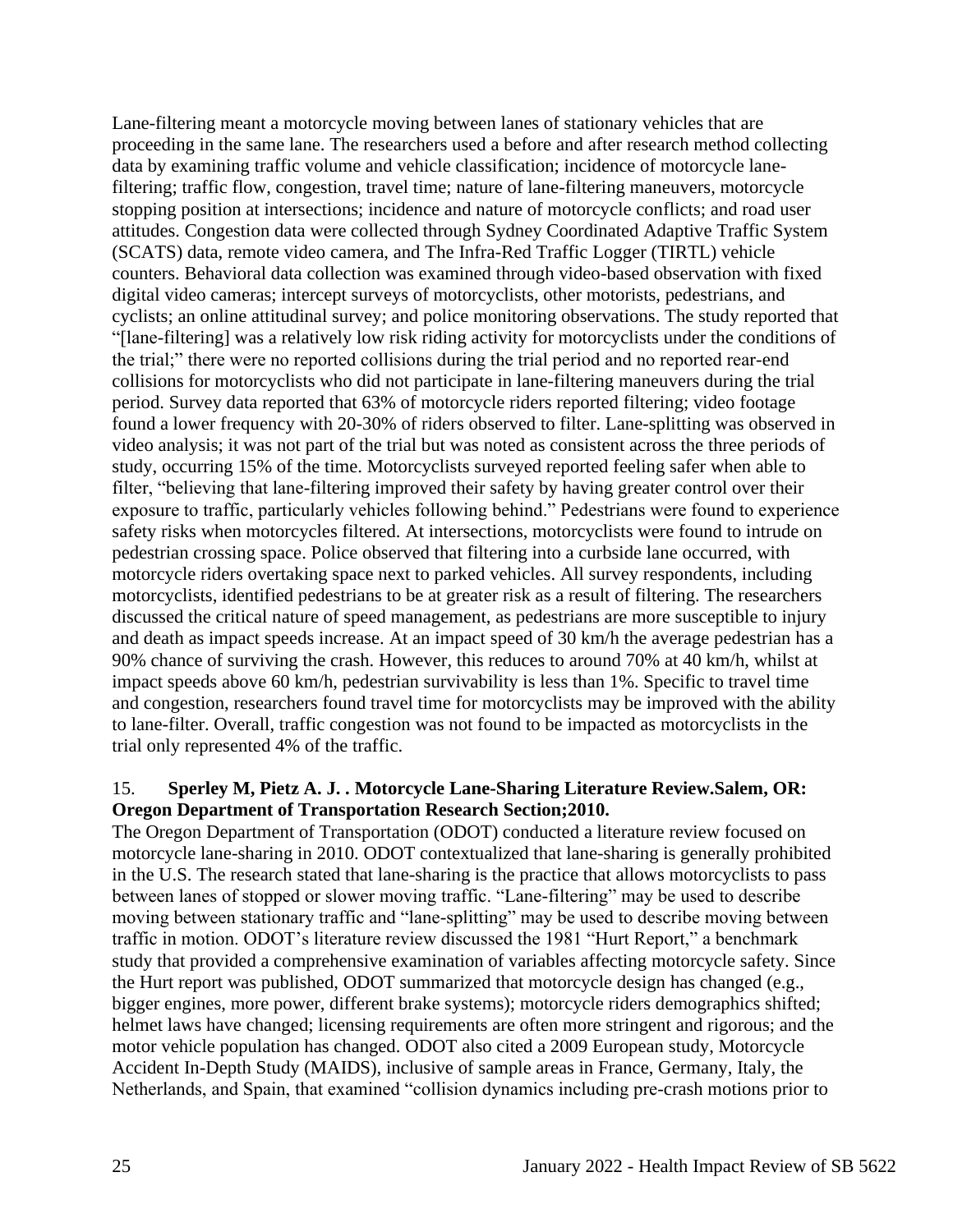the crash," inclusive of lane-sharing behaviors. The study found "of the 921 crashes investigated, 4 (0.4%) were engaged in filtering as the pre-crash motion. Comparatively, 26 (2.8%) [collisions] occurred while the motorcycle (referred to as the powered two-wheeler [PTW]) was stopped in traffic with a speed of zero, and 452 (49.1%) occurred with the PTW moving in a straight line with constant speed." ODOT concluded that the MAIDS findings "suggest that despite the legality of lane-sharing in the study areas of MAIDS, crashes with lane-sharing related behaviors make up a relatively small percentage of total crashes. The majority of motorcyclists in the study were traveling straight with 90% of the vehicles they crash with being in front of them." ODOT cited a UK analysis of crashes that used 1997-2008 data that found that "overtaking/filtering was a factor in 19% of multi-vehicle motorcycle accidents, and when three or more vehicles were involved that percent increased to 33%." ODOT cited additional UK studies including Clarke et. al. (2004) that found filtering was a factor in 5% of studied motorcycle [collisions]; the greatest frequency of overtaking/filtering [collisions] occurred on weekdays and peak travel times; approximately half of motorcycles involved in overtaking/filtering had engine capabilities above 600cc; and that motorcycles categorizes as "sports tourer" were significantly over-represented. ODOT discussed the commonly mentioned benefits of lane-sharing: reduced congestion, reduced motorcyclist travel times, modal shift, and emission reduction, stating that these benefits have rarely been quantified or well measured. ODOT also stated that law enforcement may benefit from lane-splitting because they would be better able to maneuver in traffic to respond to emergencies. Through discussion of safety considerations, ODOT discussed the lack of safety impact data in a U.S. context.

### 16. **Clabaux N., Fournier J. Y., Michel J. E., et al. Does filtering by powered twowheelers present a risk for pedestrians in city centers?** *Journal of Transport & Health*  **2019;13:224-233.**

Clabaux et al. examined the risk of powered two-wheelers (PTW) riders hitting and injuring a pedestrian per kilometer traveled when filtering compared to the risk present when not filtering. Investigations included all PTW categories (i.e., motorcycles and mopeds) and all filtering practices (e.g., splitting in the space between lanes of cars going the same direction, filtering forward through the center of the roadway, or through bus lanes). The researchers' meta-analysis showed "overall relative risk of 5.30 (95% CI [2.97; 9.43]). The heterogeneity test suggest[ed] that the trend observed can be considered as being common to all sections  $(Q = 15.1; p = 0.30)$ . During rush hours, the relative risk is 5.94 (95% CI [2.72; 12.96]) and during non-rush hours, the relative risk is 4.21 (95% CI [2.09; 8.50])." The small sample size weakened the ability to calculate relative risk per type of filtering or space of filtering due to the small numbers of collisions in each category. Researchers concluded that filtering would adversely affect pedestrian safety in urban areas. The study was conducted over 6 years between 2007 and 2012 on 14 sections of urban arterial roads in the city center of Marseille, France, totaling a distance of 18 km (approximately 11.2 miles). Roads in the study were primarily major arterial roads with shared characteristics of traffic going in the same direction, with most roads having traffic lights and dedicated bus lanes. The study period included weekdays and Saturdays, from 6 a.m. to 10 p.m. and excluded public holidays and Sundays. The roads were selected because the researchers could obtain precise traffic data for them. Police reports were used to determine the number of PTW and pedestrian collisions and to determine whether filtering was used at the time of the collision. The risk exposure calculation included data on the hourly traffic count and on-theground observations to determine the share of PTW in the total traffic and their filtering practices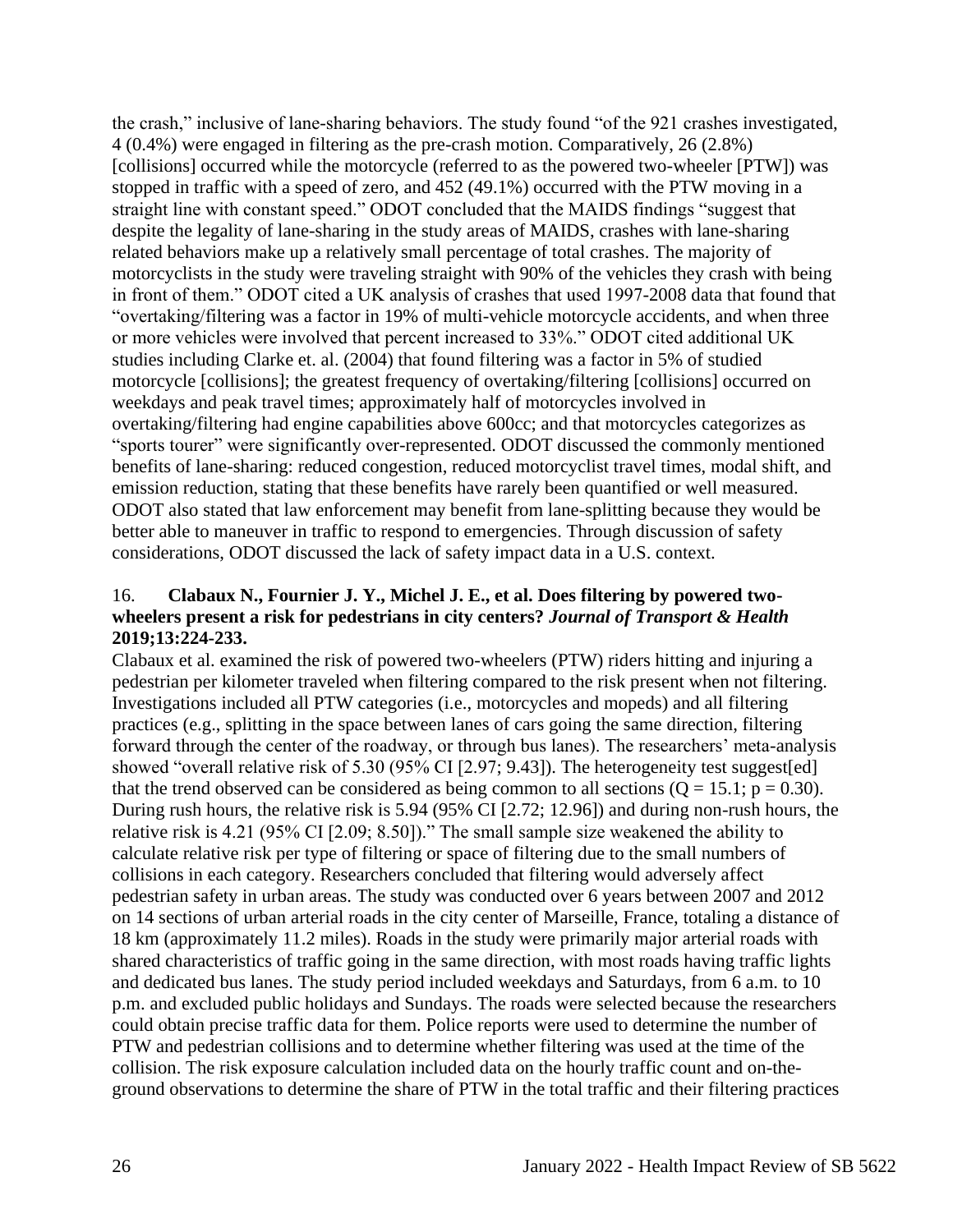(a total of 56 hours of observation). Researchers estimated that on average, PTWs accounted for 17.9% of the traffic in the observation area, and 20.7% of the annual kilometers ridden in the study and were while filtering. The proportion of distance ridden while filtering was higher during rush hour (25.4%) than during non-peak times. Researchers tested exposure data, concluding that the estimate of the share of kilometers traveled by PTWs while filtering may be overestimated slightly, therefore, the relative risks risk of collision while filtering compared to the risk of collision while not filtering were probably underestimated. Between 2007 and 2012, there were 67 collisions that involved both a PTW and a pedestrian in the study time frame and locations. The maneuver of the PTW was able to be classified in 54 of the 67 cases reviewed. Of these, filtering was involved in 61%, or 33 cases. Forty-three percent, or 14 of the 33 collisions between a PTW and a pedestrian occurred within 50 meters (approximately 0.03 miles) before a traffic light. Researchers discussed that excess risk may not be a result of filtering and due to other factors, such as age and experience of the PTW driver. The high relative risk could also be due to the number of pedestrian movements during peak travel times, which corresponds to more frequent filtering maneuvers, however, the results of the study show higher risk on peak and offpeak hours. The researchers also discussed the structural aspects of collisions and the predicament of PTWs and pedestrians being invisible to one another in some cases due to stopped vehicle obstruction. Travel in between lane passages can also reduce the ability of a PTW to maneuver away to avoid a pedestrian. Pedestrians, like PTWs, navigate congested traffic differently than if traffic were flowing. For example, among the 33 cases involving filtering PTW, 14 (42%) involved pedestrians running across the street and 21 (64%) concerned pedestrians crossing outside pedestrian crosswalks. The introduction to this research cited other studies that concluded pedestrian safety was at risk when PTWs were allowed to filter, notably when pedestrians cross lanes of congested traffic; cognitive conspicuity between PTWs and pedestrians; and the awareness on the part of the pedestrian in expecting PTW maneuvers.

17. **Clabaux N., Fournier J. Y., Michel J. E. Powered two-wheeler riders' risk of crashes associated with filtering on urban roads.** *Traffic Injury Prevention* **2016;18(2):182-187.** Researchers examined the risk of powered two-wheelers (PTWs) filtering on urban roads in the city of Marseille, a metropolitan area in France. Marseille, after Paris, has the second highest number of crashes involving PTWs, approximately 1,300 a year, as recorded by police. The study examined 14 sections of main arterial streets over a 3-year time frame between 2007-2009. All lanes traveled in the same direction, intersections had traffic lights, and most streets in the study had a bus lane. Roads were examined on weekdays (excluding weekends) between the hours of 6 a.m. to 10 p.m. because roads were more likely to be congested. The first phase of research estimated the risk for PTW riders of being involved in an injury crash for each kilometer traveled and the risk for PTW drivers when they do not filter, and the 95% confidence interval for both. The second phase estimated the relative risk for both populations, distinguished between types of PTW maneuvers (e.g., filtering forward along the axis of the carriage way, filtering forward in a bus lane, and filtering forward in the space between traffic lanes going the same direction). The third phase involved a meta-analysis of data for all 14 sections of road. Police reports were used to determine if filtering was involved in a crash and the type of filtering used. Researchers examined the number of PTWs x kilometers exposed through hourly traffic data from electromagnetic loops installed on the roadways and by direct observation. Researchers determined that PTWs accounted for 17.9% of traffic in the 14 roadways studied, with light motorcyclists as the most numerous (44.5% of PTW traffic), followed by heavy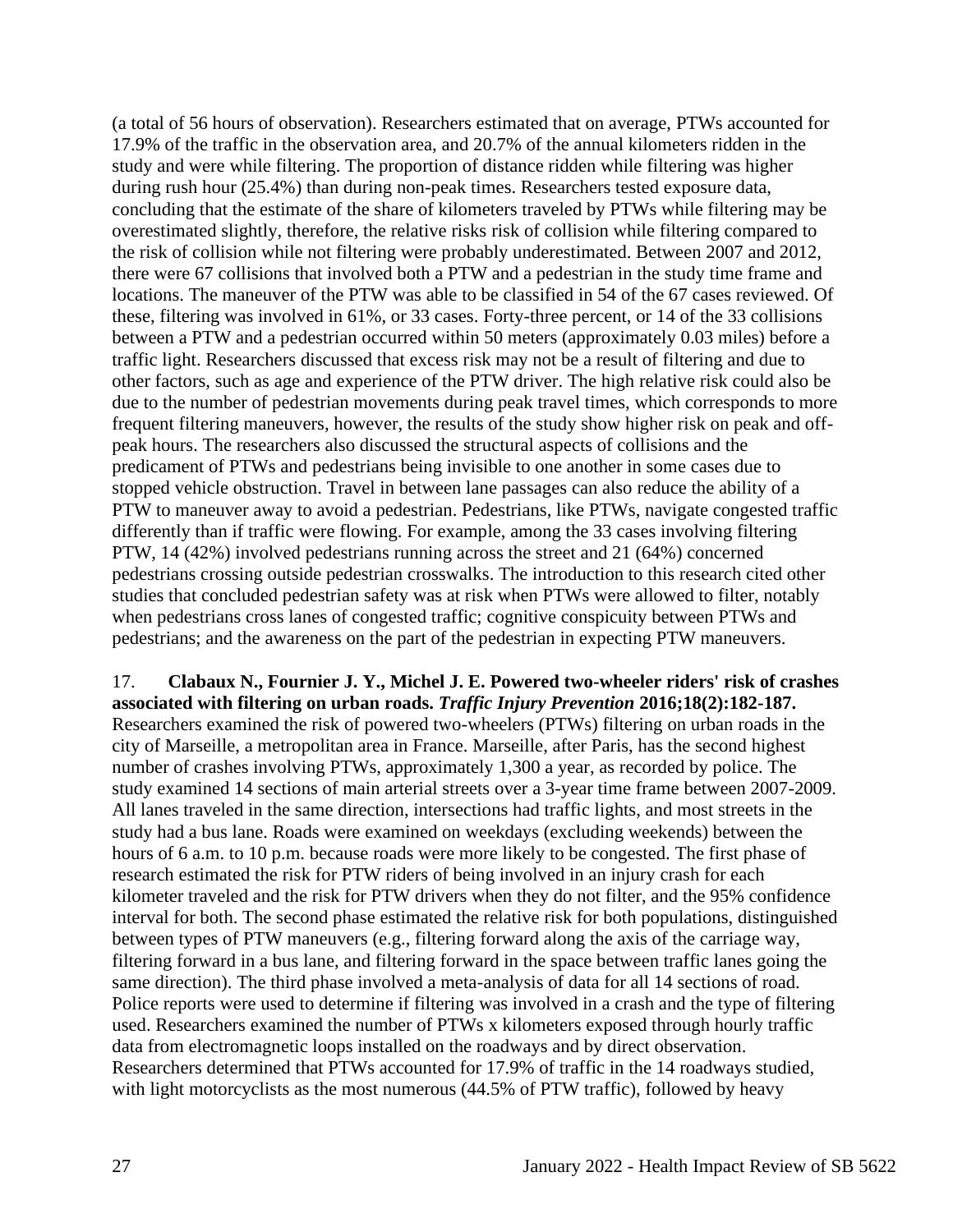motorcyclists (37.5%), and moped users (18%). During the study period, 20.7% of PTW x kilometers were traveled while filtering. The axis of the carriageway was the most common space to filter (42.7%), followed by bus lanes (30.8%), the space between traffic (12.8%), and other spaces (13.7%). During the time period studied, 345 PTW operators were involved in crashes. Presence of filtering or not filtering was able to be determined in 309 of the crashes: 160 involved filtering and 149 did not involve filtering. In the 160 cases of crashes that involved filtering, "83 had not been previously detected by a car driver in the lane of vehicles being overtaken, when engaging a maneuver for changing lanes, turning right/left (toward another street or access), or making a U-turn." The study also found that vehicle queues obstructed visibility between the PTW and the pedestrian or other vehicle with 59 of 77 PTW riders not detected or detected late due to lack of visibility because of vehicle queues. Forty-five percent of moped riders had crashes while filtering, proportionally fewer crashes while filtering than light motorcycle riders (57%) and heavy motorcycle riders (54%). The researchers' meta-analysis of the results of each relative road section showed "a common relative risk with heterogeneity of 3.67 (95% CI, 2.93, 4.60) and a common relative risk corrected for heterogeneity of 3.94, with a 95% confidence interval of (2.63, 5.89)." Mopeds had a greater associated risk of crashing while filtering than light or heavy motorcycle riders. Among the spaces studied for filtering, no space appeared to be safer than others. Traffic observations found that riders filtered for an average of 21% of the total distance they traveled. The researchers concluded that "PTW riders filtering on urban roads have a risk of being involved in injury crashes that is nearly 4 times greater (3.94 times) than for riders driving in general traffic lanes." The researchers discussed risk factors for filtering and crashes that they did not examine age, experience, driving style, or the power ratio of the vehicle. Researchers also did not measure conditions under which filtering was performed (i.e., traffic conditions, speed of the PTW, lane geometry). Researchers conclude stating that their research suggests that legalizing filtering behaviors would probably have a negative effect on safety.

### 18. **Rice T. , Troszak L. , Erhardt T. . Motorcycle Lane-splitting and Safety in California.Berkeley, California: Safe Transportation Research & Education Center University of California Berkeley; 29 May 2015.**

In this white paper, Rice et al. conducted a descriptive analysis of a primary data set from the California Enhanced Motorcycle Collision Data Project, a collaboration between the University of California, Berkeley, and the California Highway Patrol (CHP). The study included two objectives: 1) to compare personal, motorcycle, and collision characteristics of lane-splitting collisions with those of other collision types and 2) to compare the occurrence of head, torso, and extremity injury among lane-splitting riders by the manner in which they were lane-splitting. From June 2012 through August 2013, CHP officers and officers at more than 80 local law enforcement agencies in California used a 1-page supplemental data form to collect additional information during collision investigations. CHP officers used an encrypted website to complete the forms (August 1, 2012 to July 31, 2013), and local agencies completed supplemental forms (June 1, 2012 through May 31, 2013) which were mailed to CHP and forwarded to UC Berkeley for entry. A small number of supplemental forms submitted in August 2013 were also included in the analysis. Reports provided the following information: rider and motorcycle characteristics, collision descriptors, alcohol use, extent of injury, and information on lane-splitting or helmet characteristics included in the report narrative. Police collision report data were linked to the supplemental form data using collision date, time, and officer badge number. Inconclusive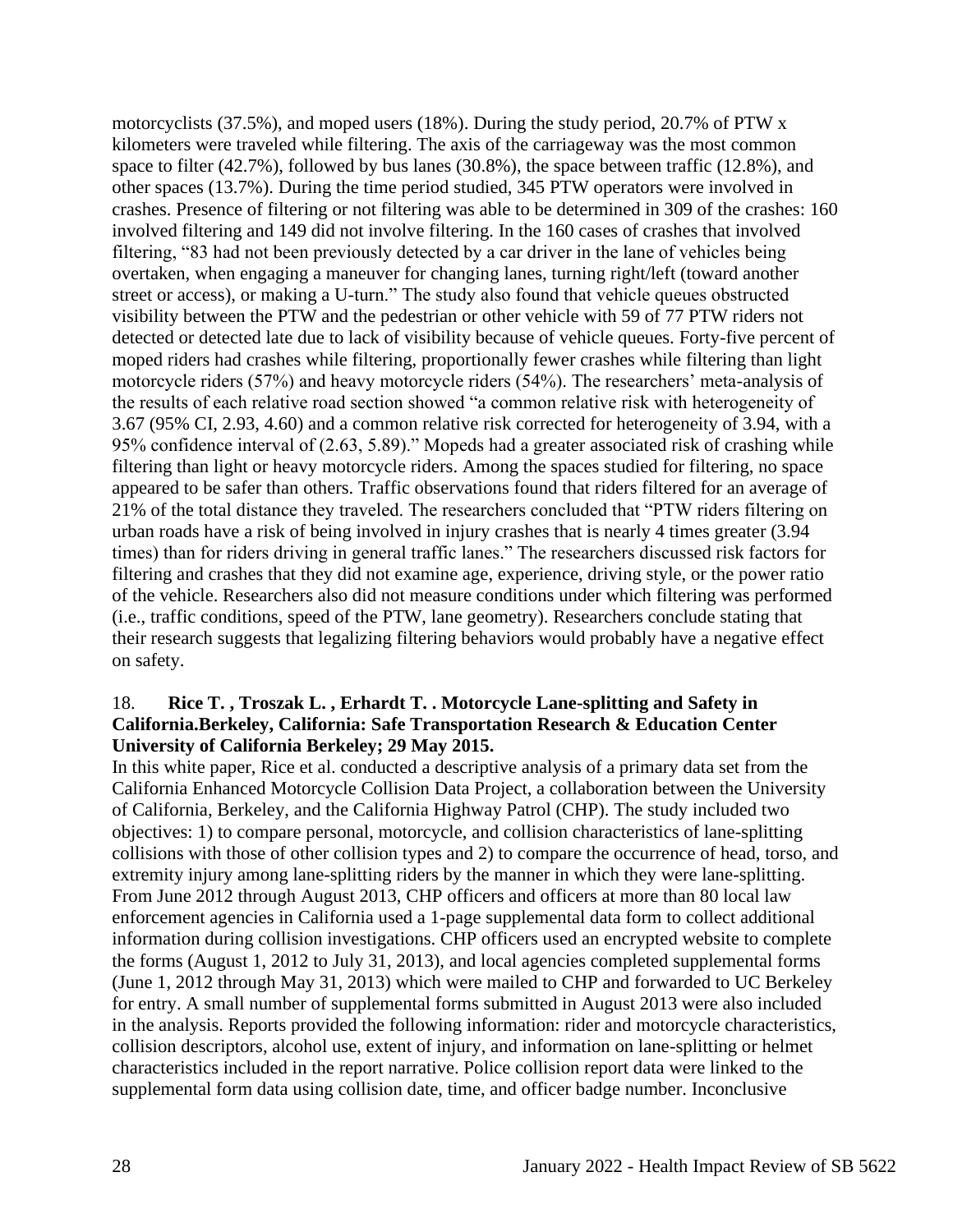matches were matched by hand. This work resulted in a database of 7,836 motorcycle involved collisions in California and information about the operators  $(n=7,836)$  and passengers  $(n=426)$ involved. CHP submitted 81% of the supplemental forms and local agencies submitted 19%. For the analysis, authors restricted the sample to collisions that occurred on roadways in CHP jurisdiction to reduce heterogeneity of roadway types and local law enforcement reporting practices. A total of 5,969 collision-involved motorcyclists had both a supplemental form and a police collision report and occurred in CHP jurisdiction. Of riders involved in collisions, 47% were aged 15-34 years; 24% were aged 25-54; 13% were aged 55-64 years, and 4% were aged 65 or older. The majority (93%) of the riders were male (5% female, 1.3% undetermined gender). Of the motorcyclists, 171 were fatally injured (2.9%), 1,025 were severely injured (17%), 2,388 received some other visible injury (40%), and 2,329 had either no injury or a complaint of pain (39%). Nearly 20% of the riders were not properly licensed at the time of collision. At the time of collision, 17% of motorcyclists were lane-splitting. Authors found that lane-splitting motorcyclists were more likely to have been riding on weekdays than other motorcyclists. They were also more likely to have been riding during commute hours (6:00-8:59 a.m. or 3:00-5:59 p.m.) than non-lane-splitting motorcyclists (62% and 38%, respectively). Lanesplitting motorcyclists were also younger than non-lane-splitting riders (58% were aged 34 or younger and 6% were aged 55 or older, compared with 45% and 19%, respectively, for other motorcyclists). The observed injuries among the motorcyclists were significantly different between lane-splitting motorcyclists and non-lane-splitting motorcyclists: head injury (9% vs. 17%), torso injury (19% vs. 29%), or fatal injury (1.2% vs. 3.0%). However, the occurrence of neck injuries and injuries to the extremities did not differ meaningfully between the two groups. While motorcyclists were very infrequently rear-ended by other motorists (4.3%), lane-splitting riders were significantly less likely to be rear-ended than other non-lane splitting riders (2.6% vs. 4.6%). However, lane-splitting riders were more likely to rear-end another vehicle than other riders (38% vs. 16%). Authors also found that "most riders exceeded the speed of surrounding traffic by a small or moderate amount. For example, 69% of riders were exceeding the traffic speed by 15 MPH or less." They noted that 14% of lane-splitting riders had a speed differential of 25 MPH or great, with 3% traveling 40 MPH or faster than surrounding traffic. "Lanesplitting in such a manner is likely to increase the risk of being involved in a traffic collision." Overall, "[b]oth traffic speed and motorcycle speed differential were significantly associated with the occurrence of head, torso, and extremity injury." Authors noted a major limitation of the study was the lack of exposure data. Specifically, the "data set cannot be used to compare the collision risks for lane-splitting or non-lane-splitting riders." Authors could not "estimate how the risk of being involved in a collision changes when motorcyclists [choose] to lane-split." Additionally, other researchers have noted several factors observed in the study are covariates of one another. For example, as lane-splitting is a technique often used to move through congested traffic it makes sense that motorcyclists involved in collisions while lane-splitting were more likely to ride on weekdays and more likely to be riding during commute hours and in congested traffic conditions than non-lane-splitting motorcyclists. Additionally, the finding that lanesplitters were more likely to be wearing full-faced standard motorcycle helmets (81% versus 67%) and "markedly less likely" to suffer a head injury (9%) than non-lane-splitting riders (17%) fails to acknowledge the affect that wearing an appropriate helmet has on reducing head injuries.

#### 19. **Team National Highway Traffic Safety Administration Technical Assistance. Motorcycle Safety Program Technical Assessment for the State of Washington. In: Butler**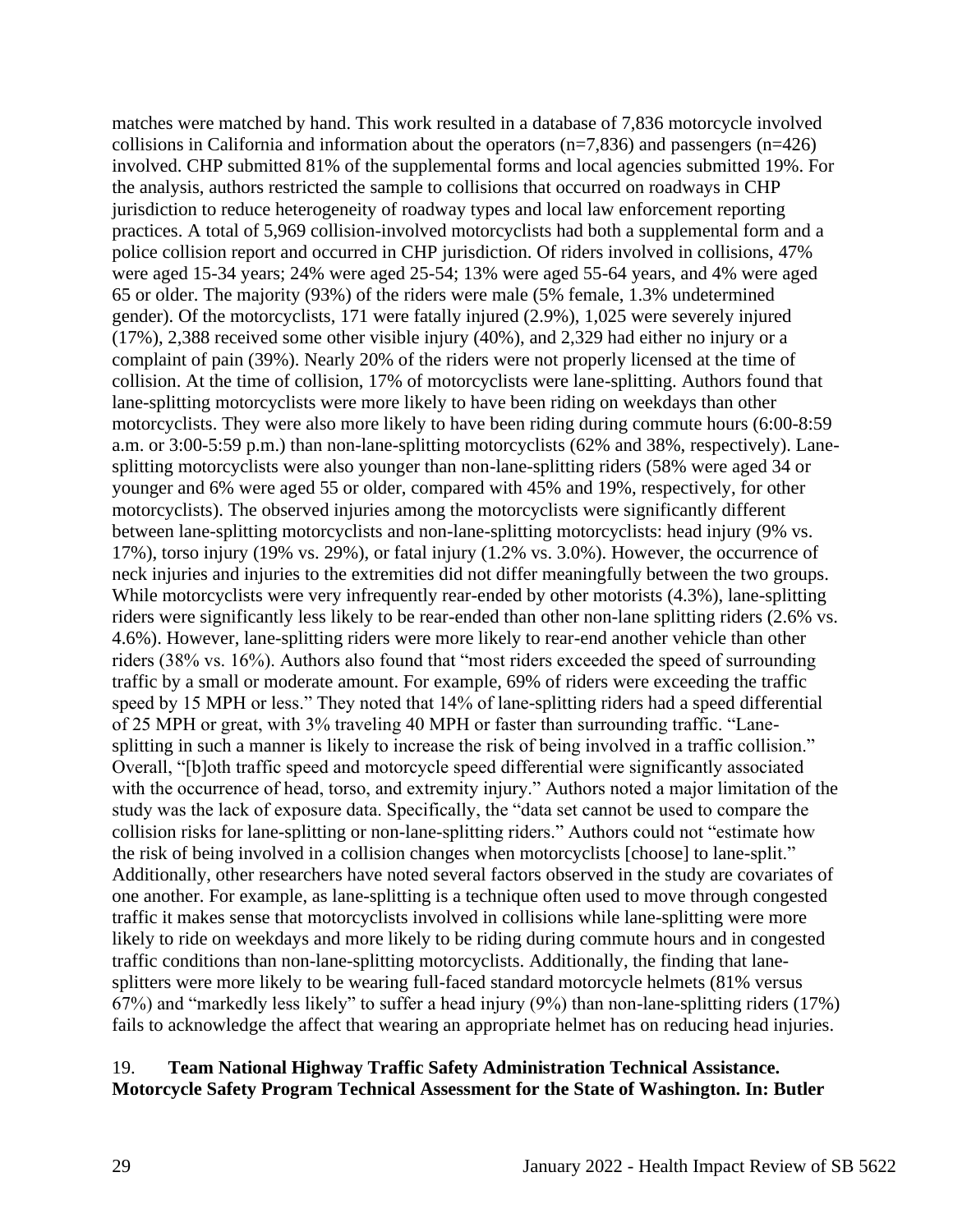## **TJ, Davis G, Krajewski AS, Montoya CA, O'Leary M, eds: Washington Traffic Safety Commission & Washington State Department of Licensing; 2017.**

This document was compiled by a multi-disciplinary Technical Assessment Team of national experts assembled by the National Highway Traffic Safety Administration. They conducted a review of Washington State's motorcycle safety efforts, identified strengths and areas for improvement, and provided recommendations to enhance the program.

# 20. **SMARTER. Motorcyclist Lane-splitting/filtering: An Overview of the Literature 2010 - 2020. 2021.**

SMARTER as a motorcyclist safety advocacy association published a review of literature that included a summary of "Inter-line Traffic Experiences (CIF) of Motorized Two-wheelers: Assessment Report." This study was conducted in France and published in French. SMARTER provided a translated abstract to the study.

## 21. **Lane Filtering. 2022; Available at: [https://dld.utah.gov/lane-filtering/.](https://dld.utah.gov/lane-filtering/) Accessed January 27, 2022.**

This Utah Department of Public Safety web page describes how motorcyclists can abide by the state's "lane filtering" rules. "'Lane filtering' means, when operating a motorcycle other than an autocycle, the act of overtaking and passing another vehicle that is stopped in the same direction of travel in the same lane." Motorcycles can only lane filter when the following conditions are met: 1) the speed limit on the road is 45 MPH or less (the practice is never allowed on freeways); 2) the road has two or more adjacent traffic lanes in the same direction of travel; 3) other vehicles are stopped; 4) the motorcycle speed cannot be more than 15 MPH; and 5) the movement may be made safely.

## 22. **KUTV. Citing incomplete data, lawmaker pushes to extend Utah's motorcycle lane filtering law. 2021; Available at: [https://kutv.com/news/local/citing-incomplete-data](https://kutv.com/news/local/citing-incomplete-data-lawmaker-pushes-to-extend-utahs-motorcycle-lane-filtering-law)[lawmaker-pushes-to-extend-utahs-motorcycle-lane-filtering-law.](https://kutv.com/news/local/citing-incomplete-data-lawmaker-pushes-to-extend-utahs-motorcycle-lane-filtering-law) Accessed January 27, 2022.**

This online news article from Salt Lake City, Utah's KUTV notes that a state lawmaker was working on a bill to extend Utah's motorcycle lane filtering law for another five years. The rationale behind extending the expiration of the law to 2027 is to allow more time for data to be collected. The law which took effect in 2019 is set to expire in 2022. A Utah Highway Patrol Sergeant is quoted saying, "the data we have right now - is insufficient to help us fully understand whether the law is working." Furthermore, State officials shared "current data on lane filtering is limited, largely because officers can't clearly indicate whether lane filtering is a factor in current crash reports – an issue [the Utah Department of Public Safety] plans to rectify next year." The Communications manager in the Utah Highway Safety Office stated, "We simply do not have enough data yet to determine an increase in motorcycle traffic safety [...] However, we are able to show that there is not any significant data related to lane filtering that shows that this driving behavior is dangerous."

#### 23. **(FEMA) Federation of European Motorcyclists' Associations. A European Agenda for Motorcycle Safety: The Motorcyclists' Point of View.Brussels, Belgium2009.**

The Federation of European Motorcyclists' Associations (FEMA) published a report in 2009 representing the perspective of motorcyclists. FEMA reports a key concern to be the lack of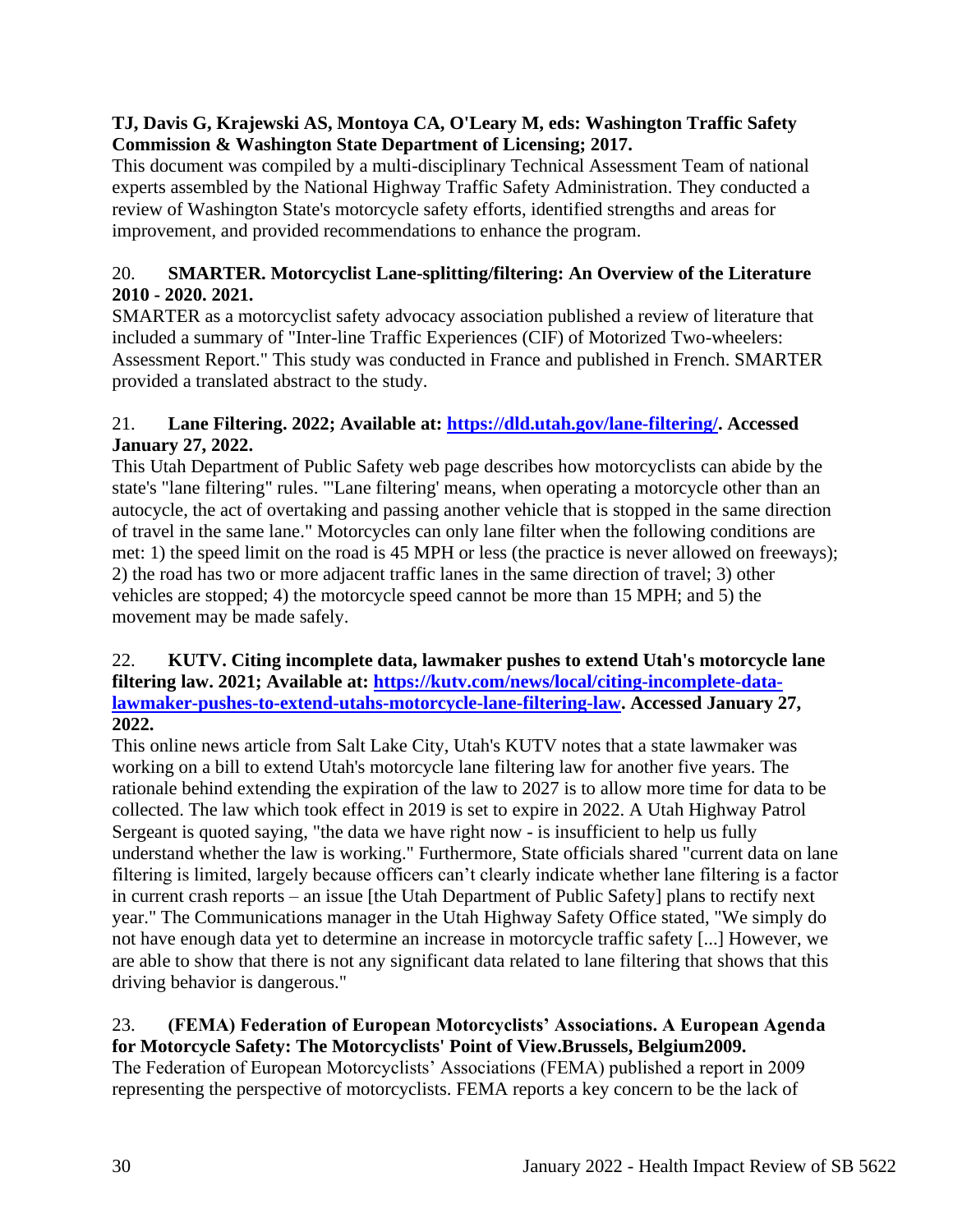perception and limited attention of motorcyclists by car drivers. The report contextualized the 3 types of motorcyclists: commuters, leisure riders, or a combination of the two. The report outlined the advantages of motorcycles (i.e., affordable means of transport, environmentally friendly, efficient travel medium, social value) and provided contextual considerations (i.e., motorcycling can never be made risk-free and the majority of motorcyclists are cautious). Regarding safety and collision reports, FEMA stated the variance in reporting of different enforcement geographies both in terms of qualitative and quantitative data results in the inability to complete analyses and comparisons across enforcement jurisdictions. FEMA discussed the concept of "Shared Responsibility" between transportation planners, law enforcement, the medical community, vehicle designers, government, researchers, insurers, and other road users as partners to ensure motorcyclist safety. FEMA discussed human, vehicle, environmental, and social factors to improve motorcyclist safety. Among the human factors is the need for education and training focused on information processing for both car drivers and motorcyclists, along with collision avoidance skills. The report discussed rider experience as a key factor in being able to avoid collisions, and initial training should be inclusive of both information processing and collision-avoidance skills. There is a stated need for qualified trainers and effective training centers. The FEMA report included a brief discussion on lane-filtering (moving between traffic when other surrounding traffic is stationary) in congested traffic conditions and lane-splitting (moving through traffic when other traffic is in motion). Vehicle factors discussed to improve safety included equipment, conspicuity, vehicle modifications, maintenance, and Intelligent Transport Systems. The report discussed environmental factors including road infrastructure, road conditions (e.g., wet roads), road maintenance, road hazards and black spot management, other vehicle design (e.g., A-pillars) and traffic management (inclusive of the ability to filter through slow or stationary traffic). Social factors FEMA reports on related to safety included driver awareness, motorcycle industry advertising and motorcycle magazines, attitudes of the transportation community, rider peer advice, and insurance and fiscal incentives.

## 24. **Courts Washington State Administrative Office of the. IRLJ 6.2 - Monetary Penalty Schedule for Infractions. Olympia, WA2022.**

Rule 6.2 of the Washington State Court Infraction Rules for Courts of Limited Jurisdiction (i.e., district and municipal courts) provides the monetary penalty schedule for infractions.

## 25. **Huth V., Füssl E., Risser R. Motorcycle riders' perceptions, attitudes and strategies: Findings from a focus group study.** *Transportation Research Part F: Traffic Psychology and Behaviour.* **2014;25:74-85.**

This study assessed motorcyclists' attitudes and beliefs regarding their own safety and examined their behavioral strategies through focus group interviews conducted within the European Project 2-BE-SAFE. The researchers conducted semi-structured focus groups comprised of 42 people in Austria and Spain to explore the "why" behind behaviors and attitudes for specific areas of interest that included riders' views on riding situations and determinants of risky riding behavior and their perceptions and behavioral strategies facing hazards or interacting with other road users. Participants were selected on the "basis of purposiveness for a given topic." Focus group participants were primarily male, with approximately equal representation of recreational and commuter riders. A thematic approach was used to analyze data and followed 6 systematic steps. The study found 5 themes with several sub-themes. The first theme concentrated on individual riding behavior and that behavior was adaptable to the rider, the vehicle, and the road situation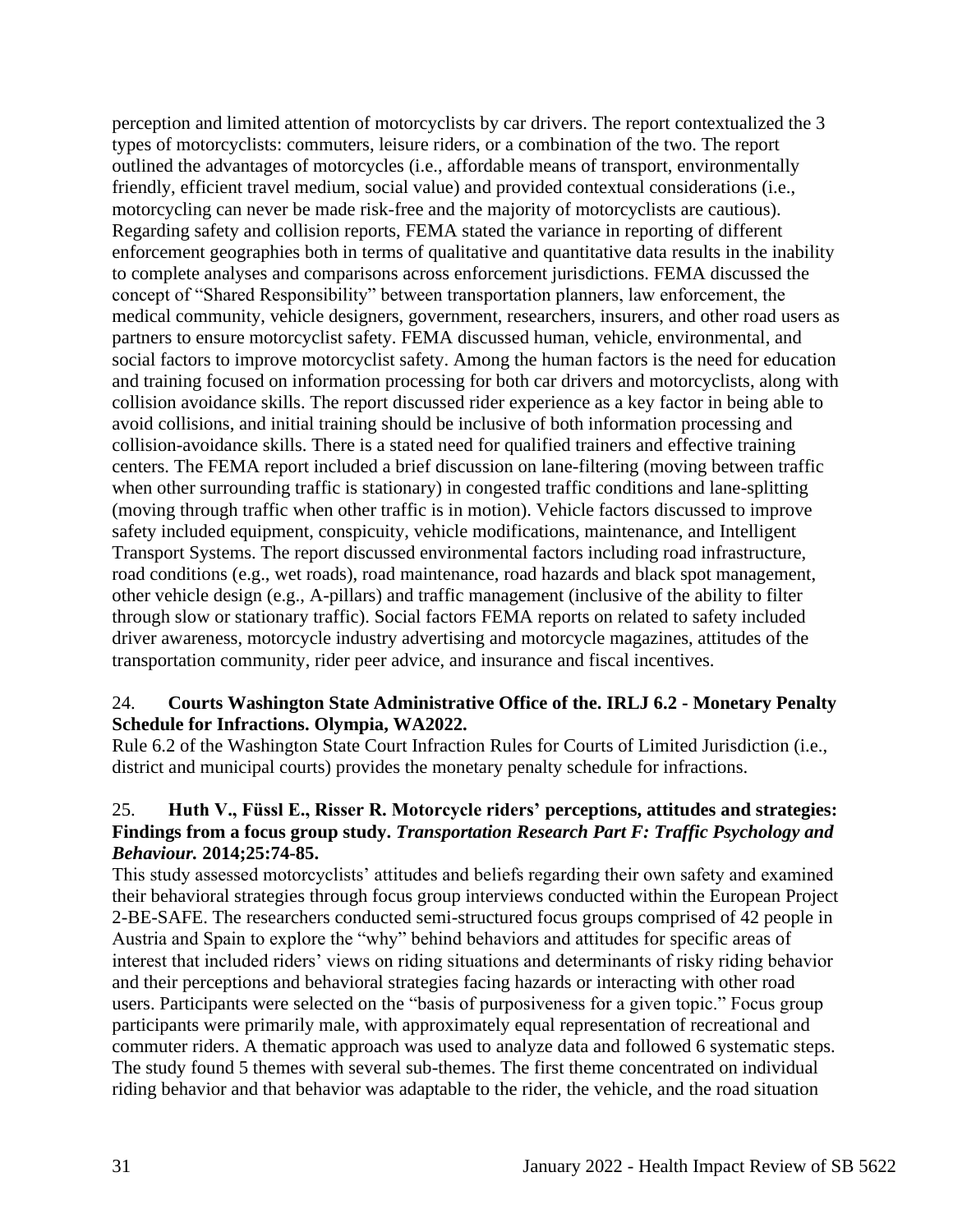(i.e., the type of motorcycle, speed, engine capacity, road setting, traffic density). They found the purpose behind the ride (i.e., comfort, timesaving, necessity, just for fun) influenced judgement of the riding behavior. The second theme focused on interaction with other road users and was discussed as an issue of considerable magnitude, mainly characterized by unexpected actions of other road users (e.g., cars cutting into a motorcyclist's trajectory, car drivers breaking traffic rules, driver distraction by a mobile phone). Participants felt a general lack of knowledge between road user groups and traffic culture. The third theme related to riding in a group of other motorcyclists and discussed benefits and safety hazards of such a practice in developing social riding norms. Fundamental to group riding is establishing rules and having a leader, with an optimal group size of 15 riders. Less experienced riders tempted to orientate to more skilled riders was noted as a risk. The fourth theme related to environmental risk, including road infrastructure (i.e., road surface, curves and bends, presence of guardrails) and riding environment (i.e., traffic density, light, visibility, predictability). The fifth theme concerned improvement suggestions for riding safety and included 4 subthemes: education and training, law and enforcement infrastructure, and equipment and technologies. There was an expressed need for specific education for car drivers and motorcycle safety training. The authors discussed that "[t]he outcomes of the focus group discussions with the riders encourage adopting a holistic view of riding situations, including the human, the vehicle and the environment." The researchers concluded that "recommendations for education and training can be anticipated on the basis of the findings presented in this paper." Recommendations included rider education focused on development of anticipation abilities on relevant aspects when judging situations, training focused on hazard awareness, and specific practice in judging a road situation. Moreover, other motor vehicle drivers need to be trained on the physical characteristics of motorcycles, the vulnerability of motorcyclists, and practice cognizance of their behaviors and vehicle maneuvers to develop a mutual understanding between road users. The authors stated that these focus groups were crucial for further qualitative study of a larger population and to formulate and design valid and large-scale studies.

## 26. **Crundall D. , Clarke D. , Ward P. , et al. Car Drivers' Skills and Attitudes to Motorcycle Safety: A review; Road Safety Research Report No. 85 London: Department of Transport;2008.**

Crundall et al. conducted a review of literature to "assess the evidence concerning those factors that are important when designing an intervention which targets car drivers with the aim of improving car–motorcycle interactions." The authors focused on the mental schema for a car driver's reaction to a motorcyclist and accompanying visual process: (1) Did the car driver look at the motorcycle (e.g., whether the driver oriented their eyes in the direction of the motorcycle); (2) Did the car driver perceive the motorcycle; and, (3) Did the car driver correctly appraise the motorcycle? Experience offers a person, in this case a car driver, information on where to look in a given situation, what to expect, and what to do given the observed information. Researchers discussed the eye movement pattering of fixations and saccades and the importance of those eye movements in looking at an object. Eyes process the visual scene through fixation, for approximately 200-300ms. Saccades are sudden and very fast eye jumps to different locations. It is possible that eyes may not see aspects of the environment through these movements. Considering a car drivers' perceptions, researchers discussed how a car driver must identify and categorize a motorcyclist. Eye fixations may not actually represent cognitive process and it could be possible for a car driver to look at a motorcyclist and not register it. To accurately appraise a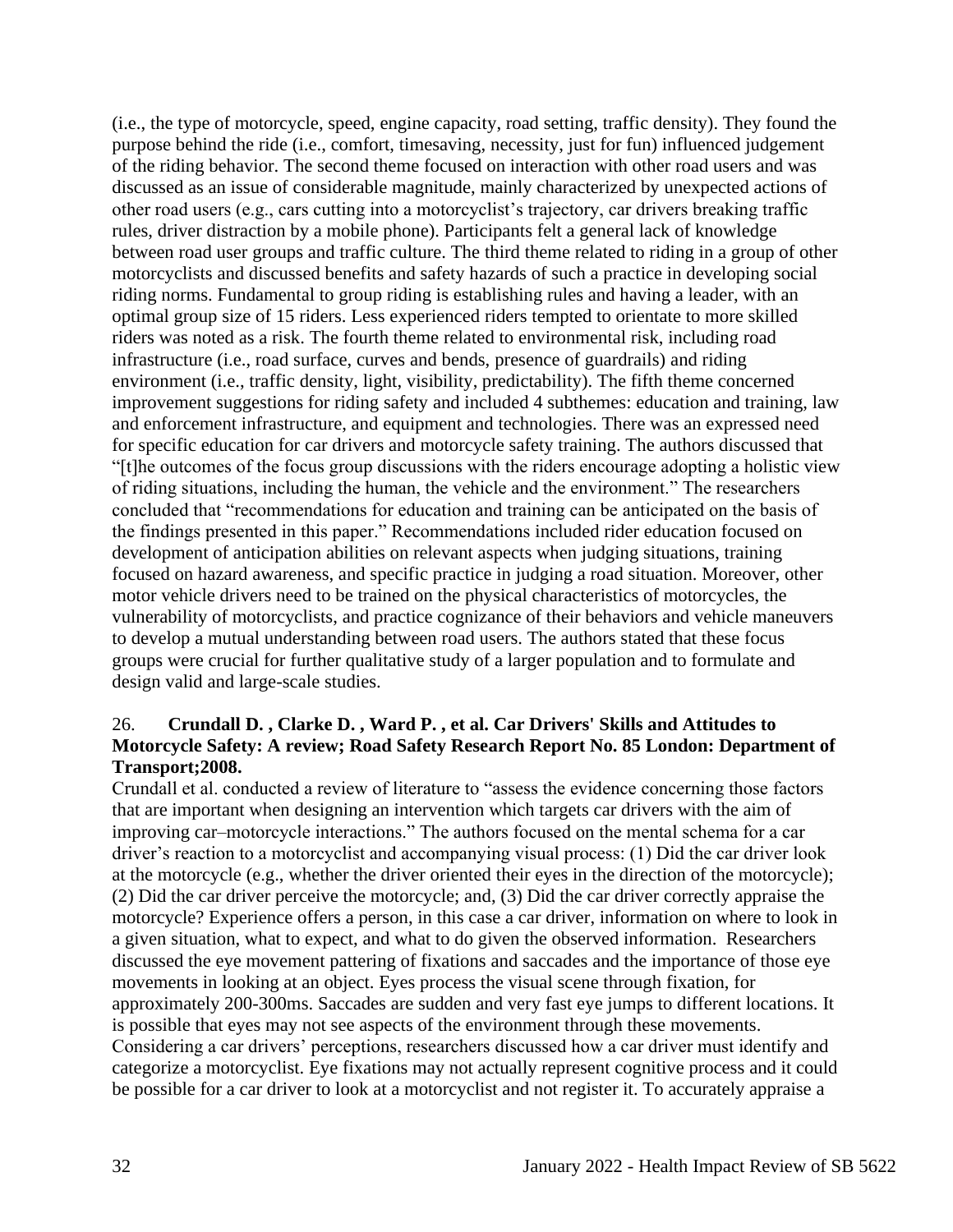motorcyclist, first the car driver would have had to looked at and registered the motorcyclist and then, determined an appropriate maneuver. The researchers addressed car drivers' attitudes, car drivers' knowledge, and car drivers' skills and strategies as part of the schemata guide at play for car-motorcycle interactions. They discussed relevant studies and literature pertaining to individual bottom-up factors (i.e., of movement, color and luminance, spatial frequencies, saccade landing positions, obstructions, and change blindness), top-down factors that influence whether a car driver looks at a motorcycle (i.e., driving experience, peripheral vision, attitudinal influences, errors and lapses, and environmental knowledge), top-down factors that influence whether a car perceives a motorcycle (i.e., expectations of what is task relevant, priming the processing of information, competition between eye fixation and eye movement, attention on autopilot), and top-down factors that influence whether car drivers correctly appraise a motorcyclist (i.e., the size-arrival effect, distraction during decision making, age of the driver). The researchers concluded that "variables at all levels of the framework could influence the probability of a car colliding with a motorcycle." At the time of the article, the researchers also stated that there has been no research to provide evidence in measuring the three behaviors of car drivers looking, perceiving, and appraising in relationship to motorcyclists and which factors contribute the most to collisions.

## 27. **New Effort Launched to Improve Safety for Motorcyclists. 2021; Available at: [https://www.udot.utah.gov/connect/2021/04/21/new-effort-launched-to-improve-safety-for](https://www.udot.utah.gov/connect/2021/04/21/new-effort-launched-to-improve-safety-for-motorcyclists/)[motorcyclists/.](https://www.udot.utah.gov/connect/2021/04/21/new-effort-launched-to-improve-safety-for-motorcyclists/) Accessed.**

The webpage reflects a news release from the Utah Department of Transportation (UDOT) describing Utah's "Ride to Live" campaign as part of UDOT's effort to improve motorcycle safety.

## 28. **Administration National Highway Traffic Safety. Traffic Safety Facts 2019 Data Motorcycles. Washington, DC: U.S. Department of Transportation; 2021.**

This 2019 fact sheet from the U.S. Department of Transportation's (DOT) National Highway and Traffic Safety Administration's (NHTSA) National Center for Statistics and Analytics provides an overview of motorcycle traffic safety facts. It defines motorcycles as "two- and three-wheeled motorcycles, off-road motorcycles, mopeds, scooters, mini bikes, and pocket bikes." Terms used include "motorcycle rider", the person operating the motorcycle; "passenger" a person seated on, but not operating, the motorcycle; and "motorcyclist" used to refer to either a rider or passenger. The fact sheet presents information from Fatality Analysis Reporting System (FARS), which includes data on every fatal motor vehicle traffic crash within the 50 States, the District of Columbia, and Puerto Rico. "To be included in FARS, a traffic crash must involve a motor vehicle traveling on a public trafficway that results in the death of a vehicle occupant or a nonoccupant within 30 days of the crash." It also includes data on non-fatal motor vehicle traffic crashes from the National Automotive Sampling System (NASS) General Estimates System (GES) and Crash Report Sampling System (CRSS). The fact sheet addresses crash characteristics (i.e., land use, motorcyclist location, weather, light condition, and functional system), crash involvement, motorcyclists (i.e., age, engine size, speeding, licensing and previous driving records, and alcohol use), state, and important safety reminders.

### 29. **U.S. Department of Transportation. Motorcycle Safety. 2021; Available at: [https://www.nhtsa.gov/road-safety/motorcycles.](https://www.nhtsa.gov/road-safety/motorcycles) Accessed 19 January, 2022.**